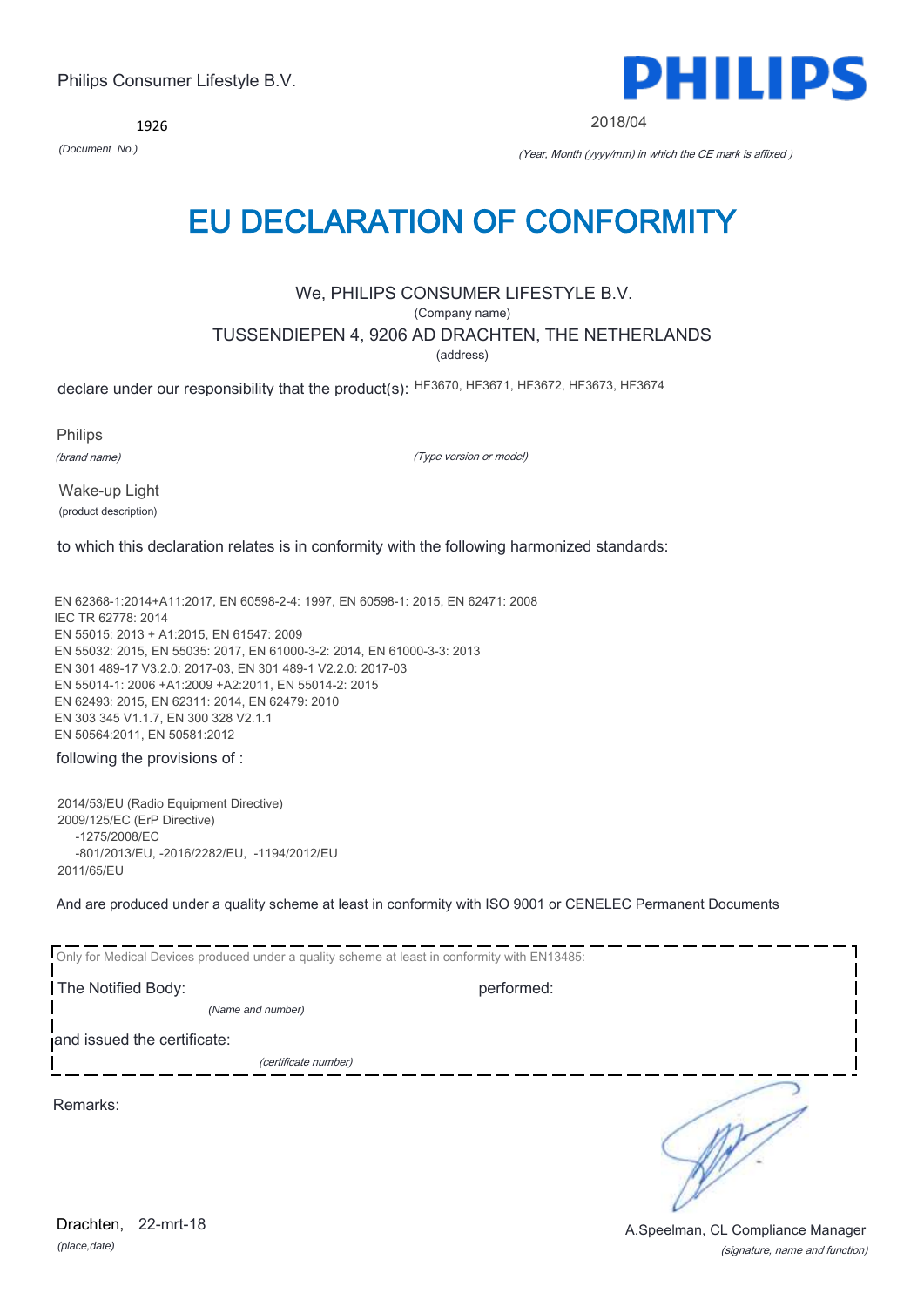1926



#### 2018/04

*(Document No. /Bericht Nr. )* (Year, Month (yyyy/mm) in which the CE mark is affixed /Jahr der CE Zeichenerteilung )

## EU DECLARATION OF CONFORMITY

(EG - Konformitätserklärung)

### We, PHILIPS CONSUMER LIFESTYLE B.V.

(Company name / Name)

TUSSENDIEPEN 4, 9206 AD DRACHTEN, THE NETHERLANDS

(address / Anschrift)

declare under our responsibility that the product(s) HF3670, HF3671, HF3672, HF3673, HF3674

erklären als Verantwortliche, daß folgende(s) elektrische(n) Produkt(e)

Philips

(brand name, Markenname)

(Type version or model, Typenbezeichnung oder Modell )

Wake-up Light (product description, Produktbezeichnung)

### to which this declaration relates is in conformity with the following harmonized standards:

(auf die sich diese Konformitätserklärung bezieht, allen nachstehenden hamonisierten Normen entspricht.)

EN 62368-1:2014+A11:2017, EN 60598-2-4: 1997, EN 60598-1: 2015, EN 62471: 2008 IEC TR 62778: 2014 EN 55015: 2013 + A1:2015, EN 61547: 2009 EN 55032: 2015, EN 55035: 2017, EN 61000-3-2: 2014, EN 61000-3-3: 2013 EN 301 489-17 V3.2.0: 2017-03, EN 301 489-1 V2.2.0: 2017-03 EN 55014-1: 2006 +A1:2009 +A2:2011, EN 55014-2: 2015 EN 62493: 2015, EN 62311: 2014, EN 62479: 2010 EN 303 345 V1.1.7, EN 300 328 V2.1.1 EN 50564:2011, EN 50581:2012

#### following the provisions of :

(Entsprechend den Bestimmungen der)

2014/53/EU (Radio Equipment Directive) 2009/125/EC (ErP Directive) -1275/2008/EC -801/2013/EU, -2016/2282/EU, -1194/2012/EU 2011/65/EU

And are produced under a quality scheme at least in conformity with ISO 9001 or CENELEC Permanent Documents (und die gemäß eines Qualitätsystems produziert werden, dass mindestens der ISO 9001 oder CENELEC Permanent Documents entspricht)

|                                         | Only for Medical Devices produced under a quality scheme at least in conformity with EN13485: |                            |                                                             |
|-----------------------------------------|-----------------------------------------------------------------------------------------------|----------------------------|-------------------------------------------------------------|
| The Notified Body:<br>(benannte Stelle) | (Name and number/ Name und Kennnummer)                                                        | performed:<br>(ausgeführt) | (description of intervention / Beschreibung des Verfahrens) |
| and issued the certificate:             |                                                                                               |                            |                                                             |
| (und stellen das Zertifikat)            | (certificate number / Zertifikatnummer)                                                       |                            |                                                             |
| Remarks:                                |                                                                                               |                            |                                                             |

*(place,date / Ort, Datum )* Drachten, 22-mrt-18

(signature, name and function / Unterschrift, Name und Funktion des Unterzeichners ) A.Speelman, CL Compliance Manager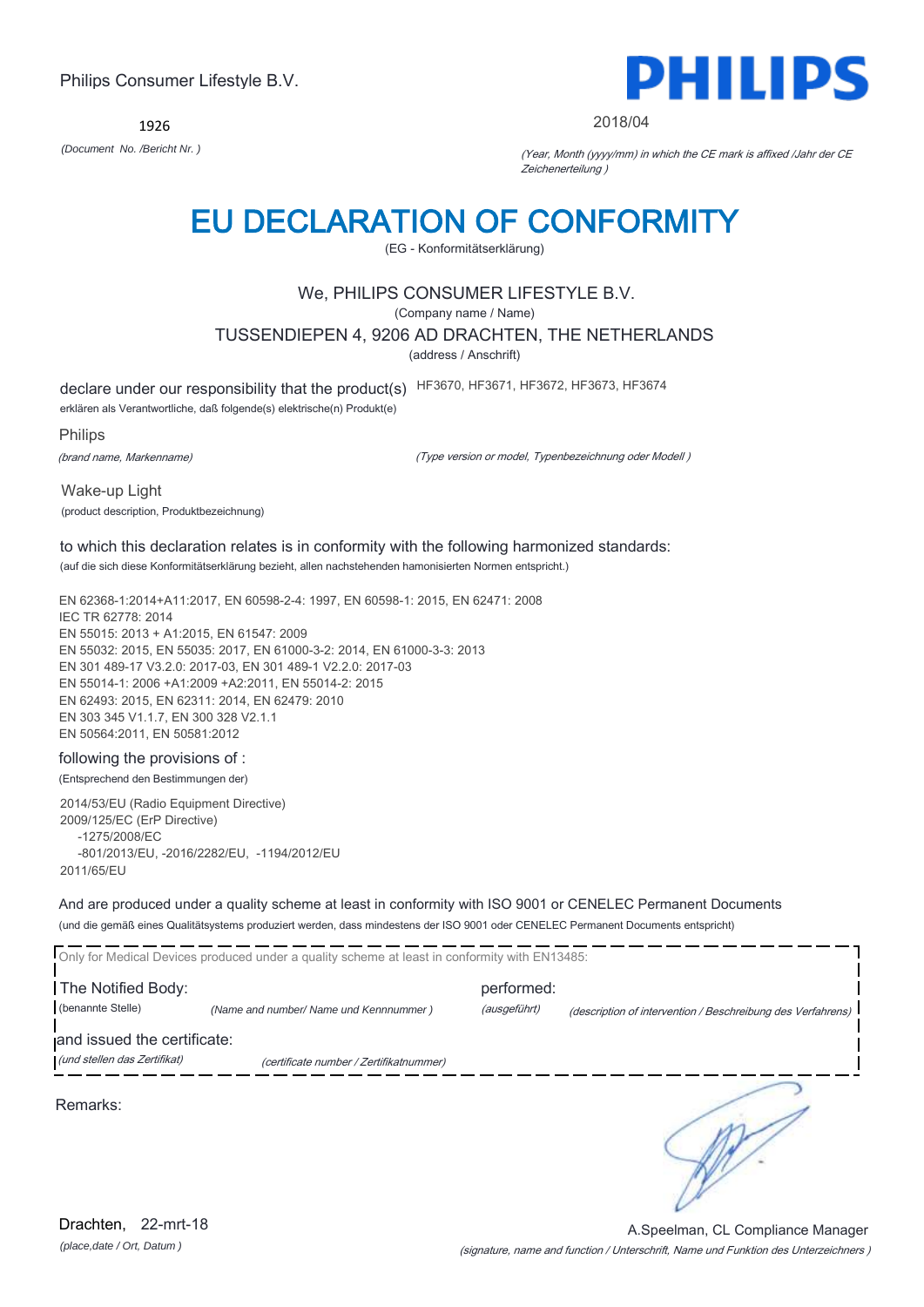EN 62493: 2015, EN 62311: 2014, EN 62479: 2010 EN 303 345 V1.1.7, EN 300 328 V2.1.1 EN 50564:2011, EN 50581:2012

(conformément aux exigences essentielles et autres dispositions pertinentes de:)

2014/53/EU (Radio Equipment Directive) -1275/2008/EC

And are produced under a quality scheme at least in conformity with ISO 9001 or CENELEC Permanent Documents (Et sont fabriqués conformément à une qualité au moins conforme à la norme ISO 9001 ou aux Documents Permanents CENELEC)

|                                                             | Only for Medical Devices produced under a quality scheme at least in conformity with EN13485: |                            |                                                              |
|-------------------------------------------------------------|-----------------------------------------------------------------------------------------------|----------------------------|--------------------------------------------------------------|
| The Notified Body:<br>(L'Organisme Notifié)                 | (Name and number/ nom et numéro)                                                              | performed:<br>(a effectué) | (description of intervention / description de 'intervention) |
| and issued the certificate:<br>(et a délivré le certificat) | (certificate number / numéro du certificat)                                                   |                            |                                                              |
| Remarks:                                                    |                                                                                               |                            |                                                              |

#### *(Document No. / Numéro du document)* (Year, Month (yyyy/mm) in which the CE mark is affixed / Année/mois (aaaa/mm) au cours de laquelle le marquage CE a été apposé)

# EU DECLARATION OF CONFORMITY

(DECLARATION DE CONFORMITE CE)

## We, PHILIPS CONSUMER LIFESTYLE B.V.

(Company name / Nom de l'entreprise)

## TUSSENDIEPEN 4, 9206 AD DRACHTEN, THE NETHERLANDS

(address / adresse)

declare under our responsibility that the product(s) HF3670, HF3671, HF3672, HF3673, HF3674

(déclarons sous notre propre responsabilité que le(s) produit(s))

Philips

(brand name, nom de la marque)

Wake-up Light

(Type version or model, référence ou modèle)

(product description, description du produit) to which this declaration relates is in conformity with the following harmonized standards:

(auquel cette déclaration se rapporte, est conforme aux normes harmonisées suivantes)

EN 62368-1:2014+A11:2017, EN 60598-2-4: 1997, EN 60598-1: 2015, EN 62471: 2008 IEC TR 62778: 2014 EN 55015: 2013 + A1:2015, EN 61547: 2009 EN 55032: 2015, EN 55035: 2017, EN 61000-3-2: 2014, EN 61000-3-3: 2013 EN 301 489-17 V3.2.0: 2017-03, EN 301 489-1 V2.2.0: 2017-03 EN 55014-1: 2006 +A1:2009 +A2:2011, EN 55014-2: 2015

### following the provisions of :

2009/125/EC (ErP Directive) -801/2013/EU, -2016/2282/EU, -1194/2012/EU 2011/65/EU

Philips Consumer Lifestyle B.V.

1926

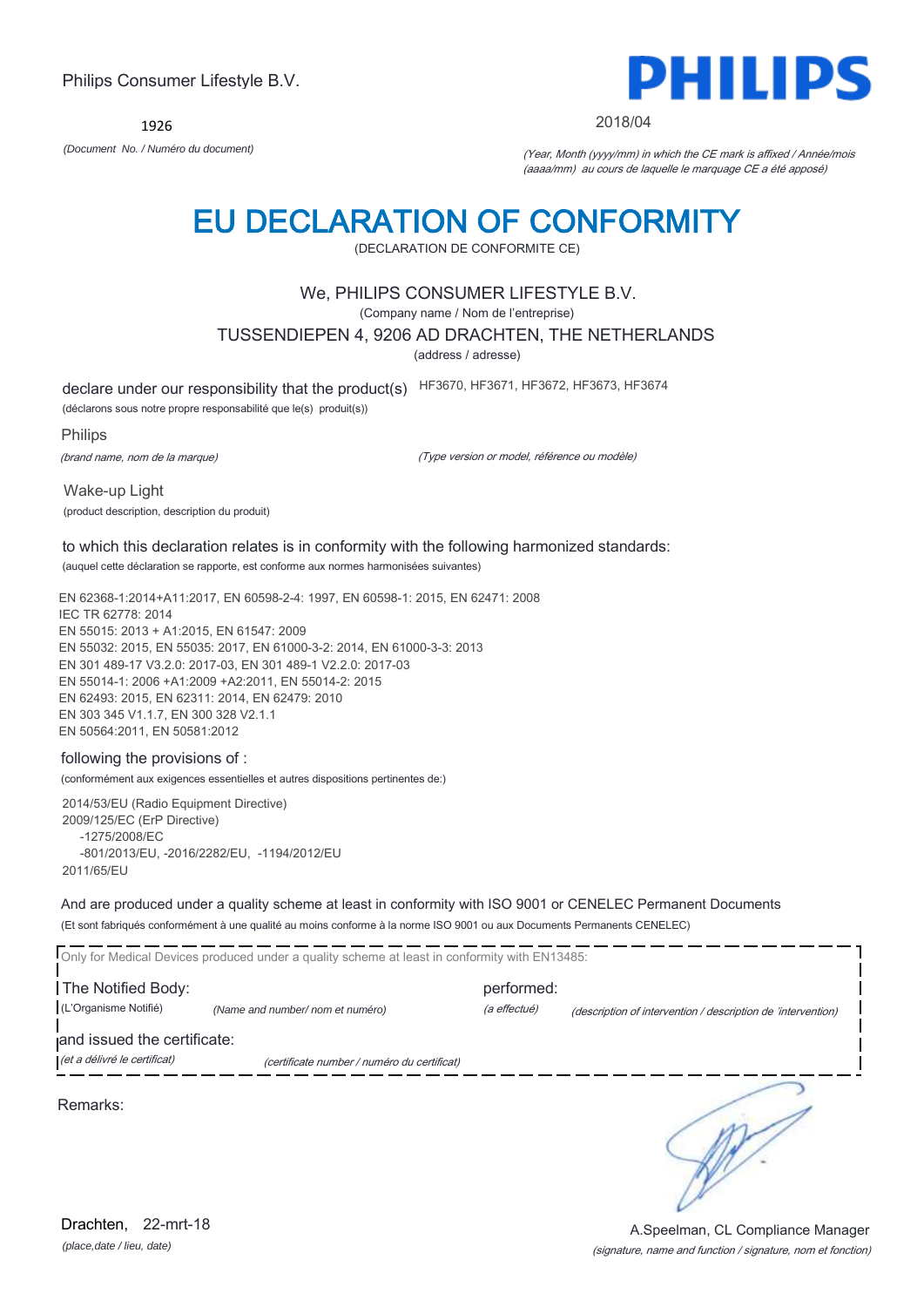1926



#### 2018/04

*(Document No. / Documentnummer)* (Year, Month (yyyy/mm) in which the CE mark is affixed / Jaar, maand waarin de CE markering is uitgegeven)

## EU DECLARATION OF CONFORMITY

(Europeese Conformiteitsverklaring)

### We, PHILIPS CONSUMER LIFESTYLE B.V.

(Company name / Bedrijfsnaam)

TUSSENDIEPEN 4, 9206 AD DRACHTEN, THE NETHERLANDS

(address / adres)

declare under our responsibility that the product(s) HF3670, HF3671, HF3672, HF3673, HF3674

(verklaren dat onder onze verantwoordelijkheid de product(en))

**Philips** 

(brand name, merknaam)

(Type version or model, typenummer of model)

Wake-up Light (product description, productbeschrijving)

#### to which this declaration relates is in conformity with the following harmonized standards: (waar deze verklaring betrekking op heeft voldoen aan de volgende geharmoniseerde standaarden)

EN 62368-1:2014+A11:2017, EN 60598-2-4: 1997, EN 60598-1: 2015, EN 62471: 2008 IEC TR 62778: 2014 EN 55015: 2013 + A1:2015, EN 61547: 2009 EN 55032: 2015, EN 55035: 2017, EN 61000-3-2: 2014, EN 61000-3-3: 2013 EN 301 489-17 V3.2.0: 2017-03, EN 301 489-1 V2.2.0: 2017-03 EN 55014-1: 2006 +A1:2009 +A2:2011, EN 55014-2: 2015 EN 62493: 2015, EN 62311: 2014, EN 62479: 2010 EN 303 345 V1.1.7, EN 300 328 V2.1.1 EN 50564:2011, EN 50581:2012

#### following the provisions of :

(volgens de voorwaarden van:)

2014/53/EU (Radio Equipment Directive) 2009/125/EC (ErP Directive) -1275/2008/EC -801/2013/EU, -2016/2282/EU, -1194/2012/EU 2011/65/EU

And are produced under a quality scheme at least in conformity with ISO 9001 or CENELEC Permanent Documents (En worden geproduceerd volgens een kwaliteitsprogramma wat minimaal overeenkomt met ISO9001 of de CENELEC permanente documenten)

Only for Medical Devices produced under a quality scheme at least in conformity with EN13485: The Notified Body: performed: (Notified Body) *(Name and number/ Naam en nummer)* (heeft uitgevoerd) (description of intervention / uitgevoerd testprotocol) and issued the certificate: (en heeft een certificaat uitgegeven) (certificate number / nummer van het certificaat) ∍ Remarks:

*(place,date / plaats, datum)* Drachten. 22-mrt-18

#### (signature, name and function / handtekening, naam en functie) A.Speelman, CL Compliance Manager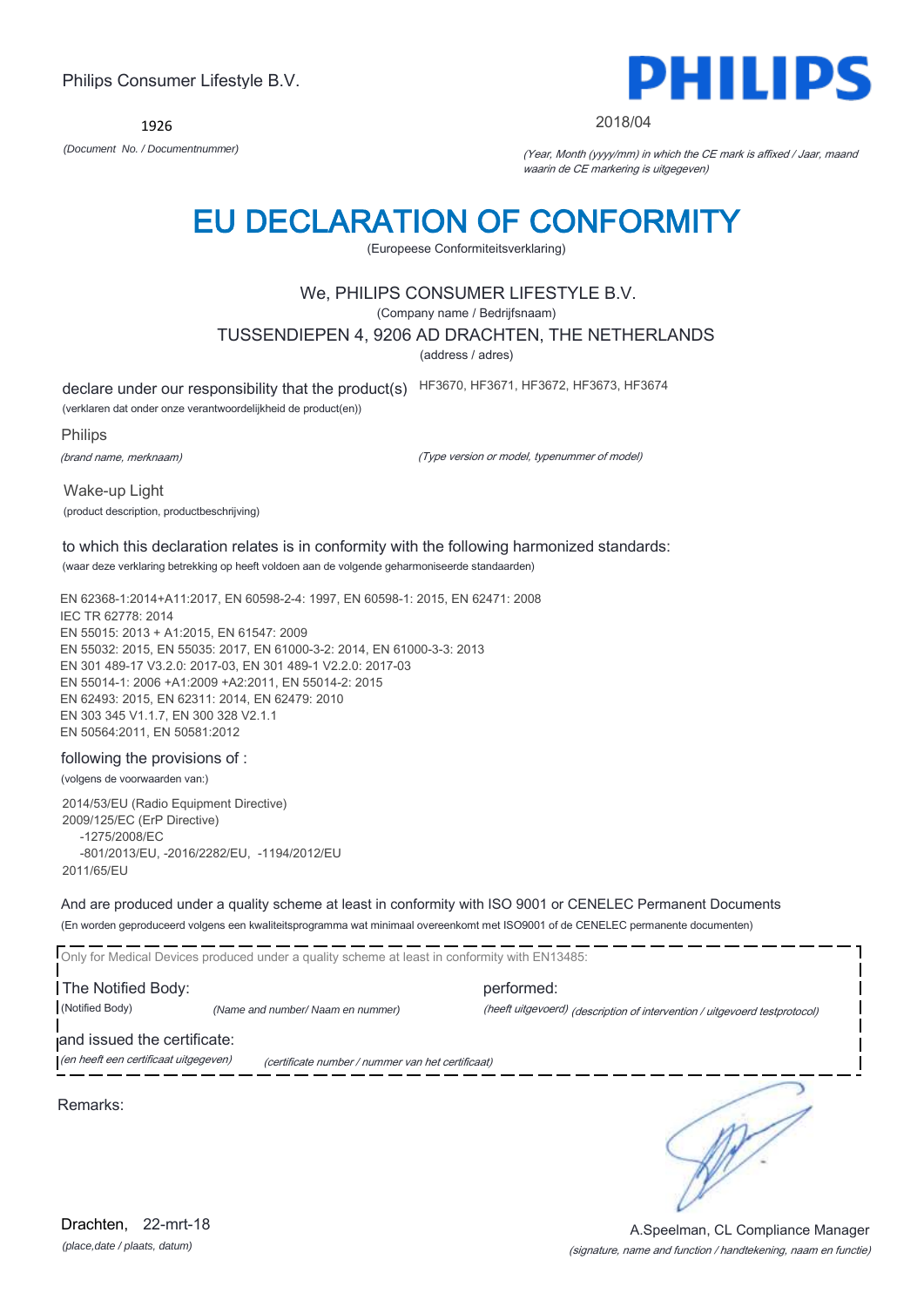1926



#### 2018/04

*(Document No. / Číslo zprávy)* (Year, Month (yyyy/mm) in which the CE mark is affixed / Rok udělění známky CE)

## EU DECLARATION OF CONFORMITY

(Prohlášení o shodě v EU)

## We, PHILIPS CONSUMER LIFESTYLE B.V.

(Company name / Jméno)

TUSSENDIEPEN 4, 9206 AD DRACHTEN, THE NETHERLANDS

(address / adresa)

declare under our responsibility that the product(s) HF3670, HF3671, HF3672, HF3673, HF3674

(Prohlašujeme na svou odpovědnost, že elektrický výrobek)

Philips

(brand name, značka)

(Type version or model, Typ verze nebo model)

Wake-up Light (product description, popis výrobku)

## to which this declaration relates is in conformity with the following harmonized standards:

(na nějž se toto prohlášení vztahuje, je ve shodě s následujícími harmonizovanými normami:)

EN 62368-1:2014+A11:2017, EN 60598-2-4: 1997, EN 60598-1: 2015, EN 62471: 2008 IEC TR 62778: 2014 EN 55015: 2013 + A1:2015, EN 61547: 2009 EN 55032: 2015, EN 55035: 2017, EN 61000-3-2: 2014, EN 61000-3-3: 2013 EN 301 489-17 V3.2.0: 2017-03, EN 301 489-1 V2.2.0: 2017-03 EN 55014-1: 2006 +A1:2009 +A2:2011, EN 55014-2: 2015 EN 62493: 2015, EN 62311: 2014, EN 62479: 2010 EN 303 345 V1.1.7, EN 300 328 V2.1.1 EN 50564:2011, EN 50581:2012

#### following the provisions of :

(Následovaných ustanoveními Směrnic:)

2014/53/EU (Radio Equipment Directive) 2009/125/EC (ErP Directive) -1275/2008/EC -801/2013/EU, -2016/2282/EU, -1194/2012/EU 2011/65/EU

And are produced under a quality scheme at least in conformity with ISO 9001 or CENELEC Permanent Documents (A jsou vyráběny v systému řízení kvality minimálně ve shodě s ISO 9001 nebo)

|                                                      | Only for Medical Devices produced under a quality scheme at least in conformity with EN13485: |                         |                                               |
|------------------------------------------------------|-----------------------------------------------------------------------------------------------|-------------------------|-----------------------------------------------|
| The Notified Body:<br>(Kompetentní orgán)            | (Name and number/ Název a číslo)                                                              | performed:<br>(provedl) | (description of intervention / popis operace) |
| and issued the certificate:<br>(a vydal certifikát,) | (certificate number / číslo certifikátu)                                                      |                         |                                               |
| Remarks:                                             |                                                                                               |                         |                                               |

*(place,date / místo, datum)* Drachten, 22-mrt-18

#### (signature, name and function / podpis, jméno a funkce) A.Speelman, CL Compliance Manager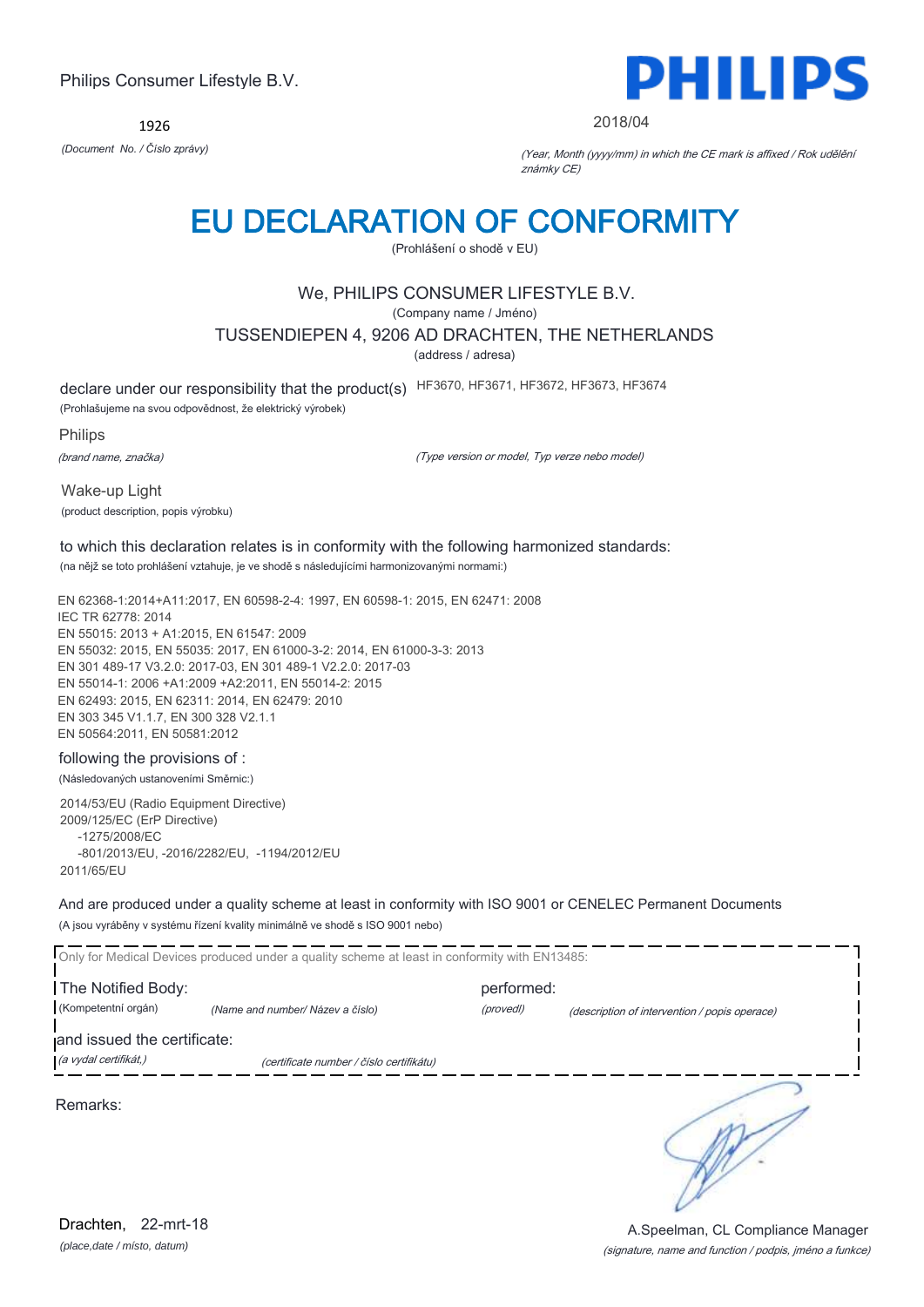1926



#### 2018/04

*(Document No. / Rapportnummer)* (Year, Month (yyyy/mm) in which the CE mark is affixed / Årstal for påhæftning af CE-mærkningen)

## EU DECLARATION OF CONFORMITY

(EU KONFORMITETSERKLÆRING)

### We, PHILIPS CONSUMER LIFESTYLE B.V.

(Company name / Virksomhedens navn)

TUSSENDIEPEN 4, 9206 AD DRACHTEN, THE NETHERLANDS

(address / adresse)

declare under our responsibility that the product(s) HF3670, HF3671, HF3672, HF3673, HF3674

(Erklærer i henhold til vores ansvar, at de(t) elektriske produkt(er))

Philips

(brand name, navn på varemærke)

(Type version or model, type eller model)

Wake-up Light (product description, produktbeskrivelse)

## to which this declaration relates is in conformity with the following harmonized standards:

(til hvilke(t) denne erklæring relaterer sig, er i konformitet med følgende harmoniserede standarder)

EN 62368-1:2014+A11:2017, EN 60598-2-4: 1997, EN 60598-1: 2015, EN 62471: 2008 IEC TR 62778: 2014 EN 55015: 2013 + A1:2015, EN 61547: 2009 EN 55032: 2015, EN 55035: 2017, EN 61000-3-2: 2014, EN 61000-3-3: 2013 EN 301 489-17 V3.2.0: 2017-03, EN 301 489-1 V2.2.0: 2017-03 EN 55014-1: 2006 +A1:2009 +A2:2011, EN 55014-2: 2015 EN 62493: 2015, EN 62311: 2014, EN 62479: 2010 EN 303 345 V1.1.7, EN 300 328 V2.1.1 EN 50564:2011, EN 50581:2012

### following the provisions of :

(Opfylder de ufravigelige krav og øvrige forskrifter i)

2014/53/EU (Radio Equipment Directive) 2009/125/EC (ErP Directive) -1275/2008/EC -801/2013/EU, -2016/2282/EU, -1194/2012/EU 2011/65/EU

And are produced under a quality scheme at least in conformity with ISO 9001 or CENELEC Permanent Documents (Og er produceret i en kvalitet, der, som minimum, opfylder kravene i ISO 9001-standarden eller CENELEC's permanente dokumenter)

Only for Medical Devices produced under a quality scheme at least in conformity with EN13485: The Notified Body: example and the performed: (Det Notificerede Organ) *(Name and number/ Navn og nummer)* (har gennemført) (description of intervention / beskrivelse af intervention) and issued the certificate: (og udstedt erklæringen) (certificate number / erklæringsnummer)

Remarks:

∍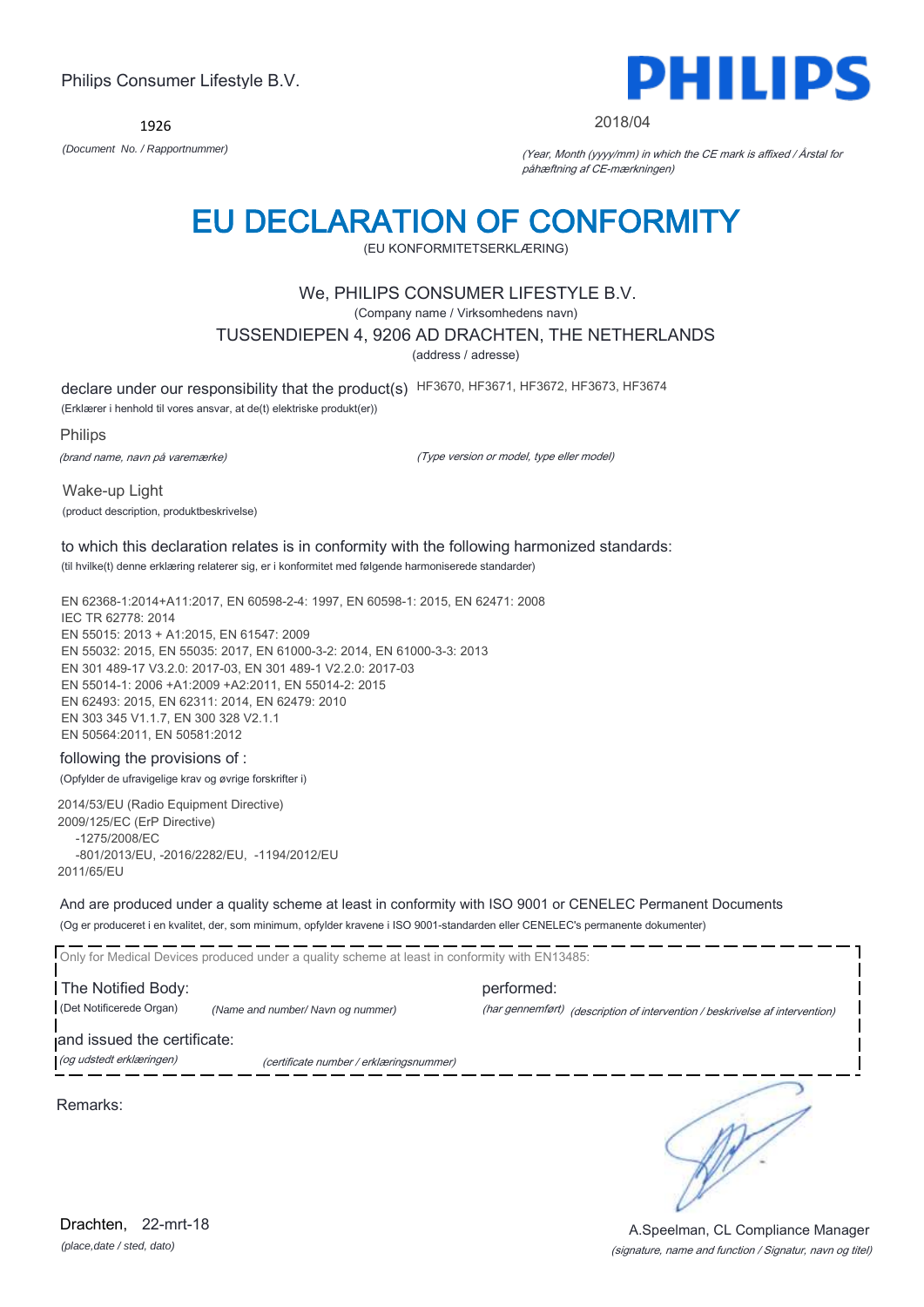1926

## EU DECLARATION OF CONFORMITY

(EU DECLARACIÓN CE DE CONFORMIDAD)

## We, PHILIPS CONSUMER LIFESTYLE B.V.

(Company name / Nombre compaña )

#### TUSSENDIEPEN 4, 9206 AD DRACHTEN, THE NETHERLANDS

(address / dirección )

declare under our responsibility that the product(s):

(Declaramos bajo nuestra propia responsabilidad que el (los) producto(s):

Philips

(brand name, nombre de la marca)

(Type version or model, Referencia o modelo)

HF3670, HF3671, HF3672, HF3673, HF3674

Wake-up Light

(product description, descripción del producto )

### to which this declaration relates is in conformity with the following harmonized standards:

(Al que hace referencia esta declaración cumple con las siguientes normas armonizadas)

EN 62368-1:2014+A11:2017, EN 60598-2-4: 1997, EN 60598-1: 2015, EN 62471: 2008 IEC TR 62778: 2014 EN 55015: 2013 + A1:2015, EN 61547: 2009 EN 55032: 2015, EN 55035: 2017, EN 61000-3-2: 2014, EN 61000-3-3: 2013 EN 301 489-17 V3.2.0: 2017-03, EN 301 489-1 V2.2.0: 2017-03 EN 55014-1: 2006 +A1:2009 +A2:2011, EN 55014-2: 2015 EN 62493: 2015, EN 62311: 2014, EN 62479: 2010 EN 303 345 V1.1.7, EN 300 328 V2.1.1 EN 50564:2011, EN 50581:2012

#### following the provisions of :

(Siguiendo las disposiciones relativas a:)

2014/53/EU (Radio Equipment Directive) 2009/125/EC (ErP Directive) -1275/2008/EC -801/2013/EU, -2016/2282/EU, -1194/2012/EU 2011/65/EU

And are produced under a quality scheme at least in conformity with ISO 9001 or CENELEC Permanent Documents (Y se fabrican conforme a una calidad al menos conforme a la norma ISO 9001 o a los Documentos Permanentes CENELEC)

|                                                           | Only for Medical Devices produced under a quality scheme at least in conformity with EN13485: |                            |                                                                |
|-----------------------------------------------------------|-----------------------------------------------------------------------------------------------|----------------------------|----------------------------------------------------------------|
| The Notified Body:<br>(El organismo notificado)           | (Name and number/Nombre y número)                                                             | performed:<br>(realizador) | (description of intervention / descripción de la intervención) |
| and issued the certificate:<br>(Y expidió el certificado) | (certificate number / número de certificado)                                                  |                            |                                                                |
| Remarks:                                                  |                                                                                               |                            |                                                                |

(signature, name and function / firma, nombre y cargo ) A.Speelman, CL Compliance Manager

#### 2018/04

*(Document No. / Documento nº.)* (Year, Month (yyyy/mm) in which the CE mark is affixed / Año en el que se incluye el marcado CE))

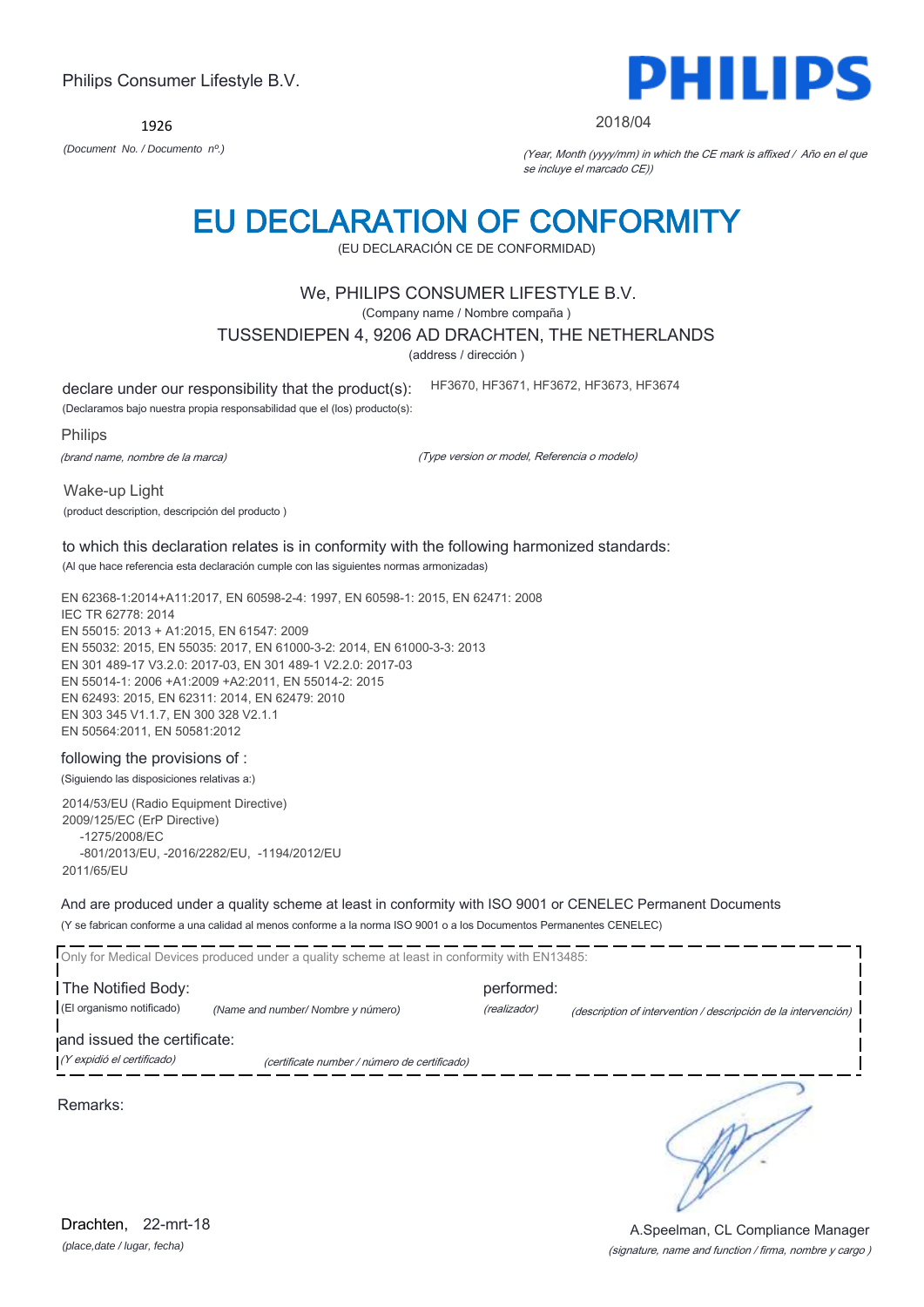1926



#### 2018/04

*(Document No. / Raportti nr.)* (Year, Month (yyyy/mm) in which the CE mark is affixed / CE merkinnän myöntämisvuosi)

## EU DECLARATION OF CONFORMITY

(Vaatimustenmukaisuusvakuutus)

## We, PHILIPS CONSUMER LIFESTYLE B.V.

(Company name / Nimi)

TUSSENDIEPEN 4, 9206 AD DRACHTEN, THE NETHERLANDS

(address / Osoite)

declare under our responsibility that the product(s) HF3670, HF3671, HF3672, HF3673, HF3674

(Ilmoitus seuraavista vastuullamme olevista sähkötuotteista:)

**Philips** 

(brand name, Brändinimi)

(Type version or model, Tyypi, versio tai malli)

Wake-up Light (product description, Tuotekuvaus)

## to which this declaration relates is in conformity with the following harmonized standards:

(Tämä vakuutus on yhdenmukainen seuraavien harmonisointistandardien kanssa)

EN 62368-1:2014+A11:2017, EN 60598-2-4: 1997, EN 60598-1: 2015, EN 62471: 2008 IEC TR 62778: 2014 EN 55015: 2013 + A1:2015, EN 61547: 2009 EN 55032: 2015, EN 55035: 2017, EN 61000-3-2: 2014, EN 61000-3-3: 2013 EN 301 489-17 V3.2.0: 2017-03, EN 301 489-1 V2.2.0: 2017-03 EN 55014-1: 2006 +A1:2009 +A2:2011, EN 55014-2: 2015 EN 62493: 2015, EN 62311: 2014, EN 62479: 2010 EN 303 345 V1.1.7, EN 300 328 V2.1.1 EN 50564:2011, EN 50581:2012

### following the provisions of :

(Seuraavien määräysten mukaisesti)

2014/53/EU (Radio Equipment Directive) 2009/125/EC (ErP Directive) -1275/2008/EC -801/2013/EU, -2016/2282/EU, -1194/2012/EU 2011/65/EU

And are produced under a quality scheme at least in conformity with ISO 9001 or CENELEC Permanent Documents (Ja on tuotettu seuraavien laatujärjestelmien mukaisesti : ISO 9001 ja CENELEC asiakirjat)

|                                           | Only for Medical Devices produced under a quality scheme at least in conformity with EN13485: |                             |                                                     |
|-------------------------------------------|-----------------------------------------------------------------------------------------------|-----------------------------|-----------------------------------------------------|
| The Notified Body:<br>(Ilmoitettu laitos) | (Name and number/ Nimi ja numero)                                                             | performed:<br>(suoritetaan) | (description of intervention / toimenpiteen kuvaus) |
| and issued the certificate:               |                                                                                               |                             |                                                     |
| (Todistuksen antaja)                      | (certificate number / Sertifikaatin numero)                                                   |                             |                                                     |
| Remarks:                                  |                                                                                               |                             |                                                     |

*(place,date / paikka, päiväys)* Drachten, 22-mrt-18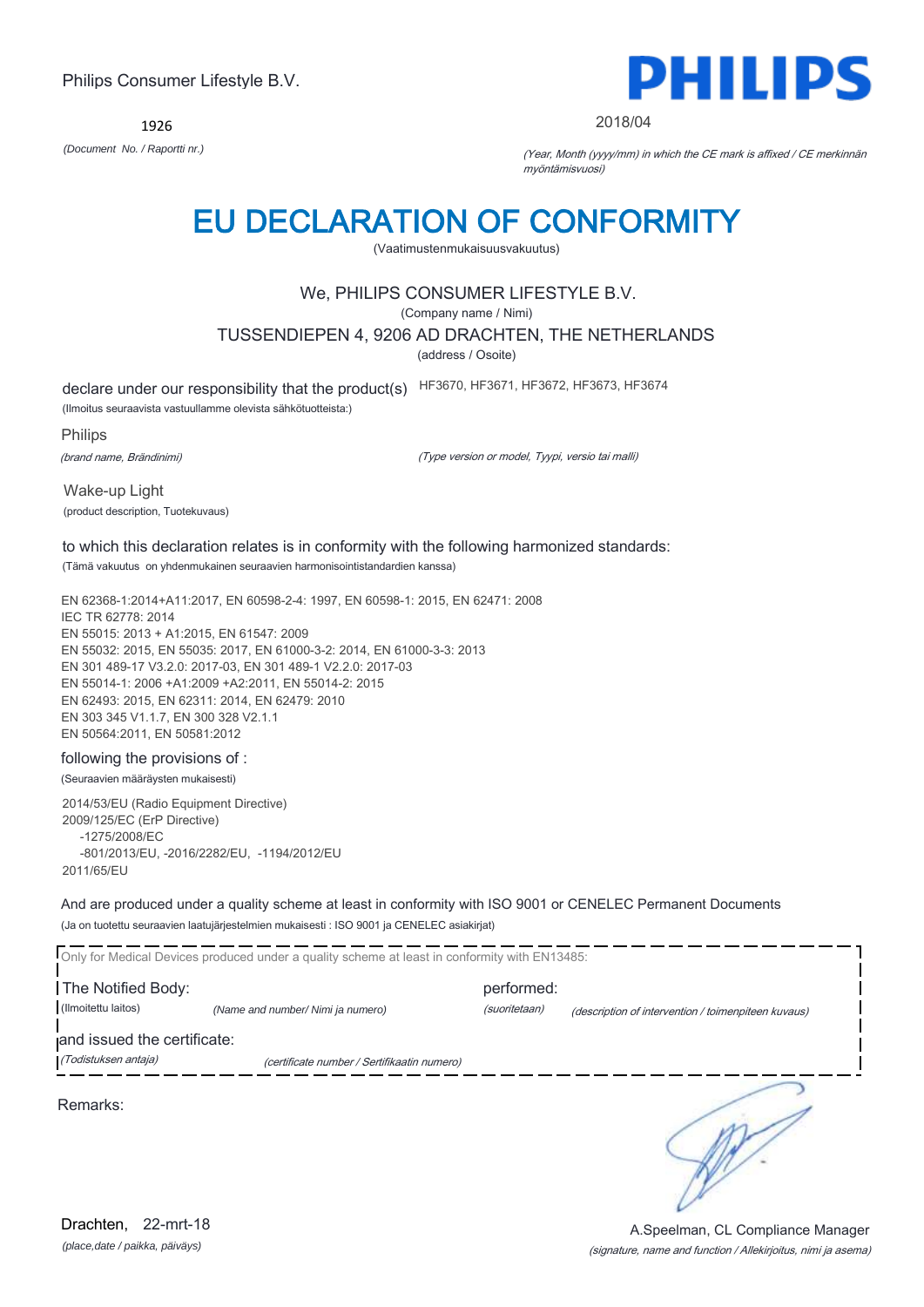1926 *(Document No. / Jelentés száma)* (Year, Month (yyyy/mm) in which the CE mark is affixed / A CE jelzés

## EU DECLARATION OF CONFORMITY

(EC MEGFELELŐSÉGI NYILATKOZAT)

## We, PHILIPS CONSUMER LIFESTYLE B.V.

(Company name / Név)

TUSSENDIEPEN 4, 9206 AD DRACHTEN, THE NETHERLANDS

(address / cím)

declare under our responsibility that the product(s)

(Felelőssége tudatában nyilatkozik, hogy az alábbi elektronikai termék(ek))

Philips

(brand name, márkanév)

(Type version or model, Típusváltozat vagy modell)

HF3670, HF3671, HF3672, HF3673, HF3674

Wake-up Light (product description, termék megnevezése)

## to which this declaration relates is in conformity with the following harmonized standards:

(Az ezen nyilatkozatban foglaltak szerint megfelel(nek) a következő harmonizált szabványoknak)

EN 62368-1:2014+A11:2017, EN 60598-2-4: 1997, EN 60598-1: 2015, EN 62471: 2008 IEC TR 62778: 2014 EN 55015: 2013 + A1:2015, EN 61547: 2009 EN 55032: 2015, EN 55035: 2017, EN 61000-3-2: 2014, EN 61000-3-3: 2013 EN 301 489-17 V3.2.0: 2017-03, EN 301 489-1 V2.2.0: 2017-03 EN 55014-1: 2006 +A1:2009 +A2:2011, EN 55014-2: 2015 EN 62493: 2015, EN 62311: 2014, EN 62479: 2010 EN 303 345 V1.1.7, EN 300 328 V2.1.1 EN 50564:2011, EN 50581:2012

#### following the provisions of :

(Követve a következő ajánlásokat)

2014/53/EU (Radio Equipment Directive) 2009/125/EC (ErP Directive) -1275/2008/EC -801/2013/EU, -2016/2282/EU, -1194/2012/EU 2011/65/EU

And are produced under a quality scheme at least in conformity with ISO 9001 or CENELEC Permanent Documents (legalább az ISO 9001-nek megfelelően vagy)

|                                | Only for Medical Devices produced under a quality scheme at least in conformity with EN13485: |              |                                                    |
|--------------------------------|-----------------------------------------------------------------------------------------------|--------------|----------------------------------------------------|
| The Notified Body:             |                                                                                               | performed:   |                                                    |
| (Bejelentett testület)         | (Name and number/Név és szám)                                                                 | (teljesítve) | (description of intervention / intézkedés leírása) |
| and issued the certificate:    |                                                                                               |              |                                                    |
| (és a kibocsátott tanúsítvány) | (certificate number / tanúsítvány száma)                                                      |              |                                                    |
| Remarks:                       |                                                                                               |              |                                                    |

(signature, name and function / aláírás, név és beosztás) A.Speelman, CL Compliance Manager

2018/04

feltüntetésének éve)

PHILIPS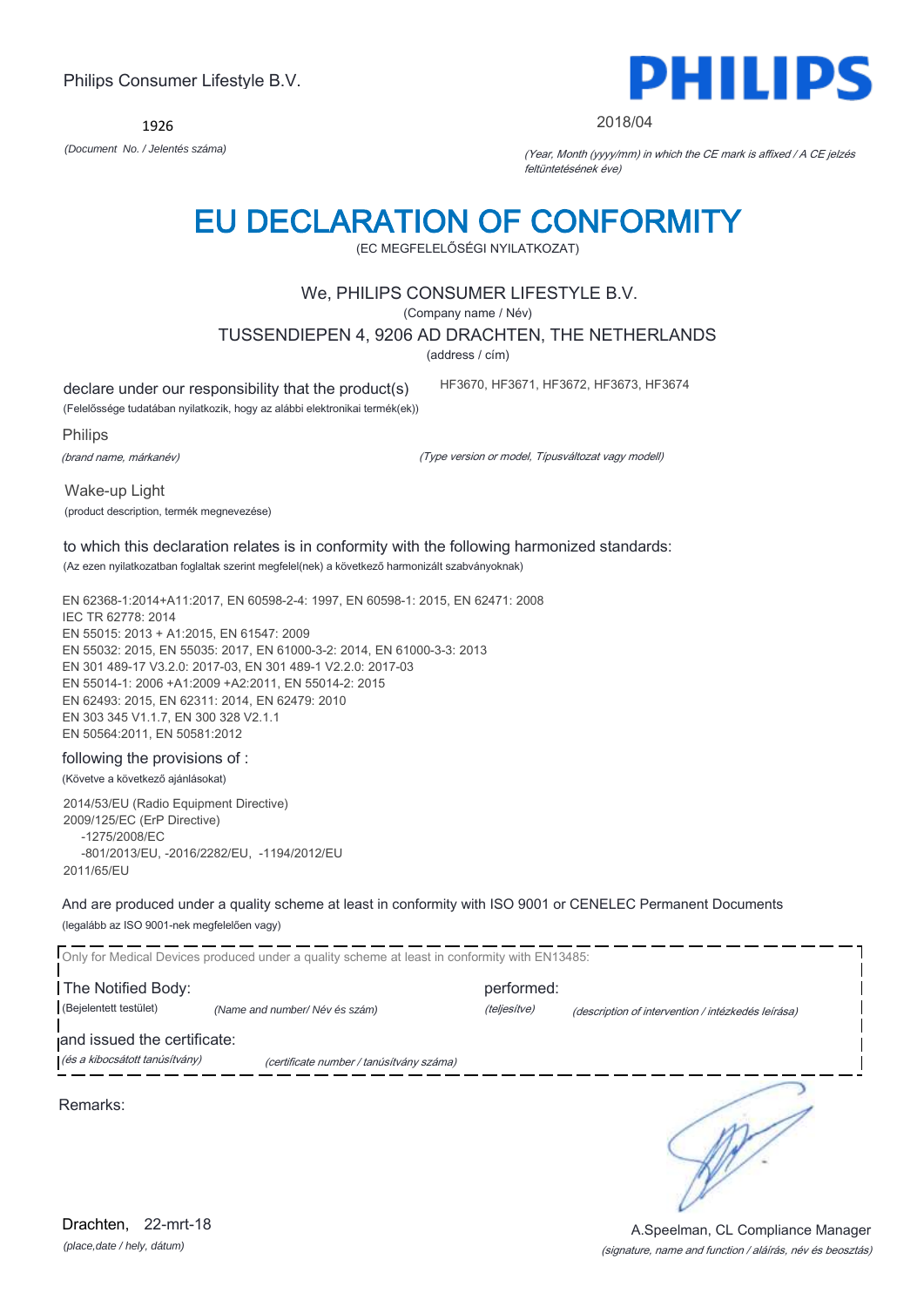1926



#### 2018/04

*(Document No. / Report Numero )* (Year, Month (yyyy/mm) in which the CE mark is affixed / Anno di apposizione della marcatura CE)

## EU DECLARATION OF CONFORMITY

(DICHIARAZIONE DI CONFORMITA' CE )

### We, PHILIPS CONSUMER LIFESTYLE B.V.

(Company name / denominazione sociale)

TUSSENDIEPEN 4, 9206 AD DRACHTEN, THE NETHERLANDS

(address / sede)

declare under our responsibility that the product(s): HF3670, HF3671, HF3672, HF3673, HF3674

(dichiara sotto la propria responsabilità che il /i Prodotto /i elettrico/i)

Philips

(brand name, marchio)

(Type version or model, modello o versione )

Wake-up Light (product description, descrizione del prodotto)

### to which this declaration relates is in conformity with the following harmonized standards:

(al quale la presente dichiarazione si riferisce è conforme alle seguenti norme tecniche armonizzate)

EN 62368-1:2014+A11:2017, EN 60598-2-4: 1997, EN 60598-1: 2015, EN 62471: 2008 IEC TR 62778: 2014 EN 55015: 2013 + A1:2015, EN 61547: 2009 EN 55032: 2015, EN 55035: 2017, EN 61000-3-2: 2014, EN 61000-3-3: 2013 EN 301 489-17 V3.2.0: 2017-03, EN 301 489-1 V2.2.0: 2017-03 EN 55014-1: 2006 +A1:2009 +A2:2011, EN 55014-2: 2015 EN 62493: 2015, EN 62311: 2014, EN 62479: 2010 EN 303 345 V1.1.7, EN 300 328 V2.1.1 EN 50564:2011, EN 50581:2012

#### following the provisions of :

(secondo le disposizioni della )

2014/53/EU (Radio Equipment Directive) 2009/125/EC (ErP Directive) -1275/2008/EC -801/2013/EU, -2016/2282/EU, -1194/2012/EU 2011/65/EU

And are produced under a quality scheme at least in conformity with ISO 9001 or CENELEC Permanent Documents (e i processi produttivi seguono un sistema qualità conforme almeno alla norma ISO 9001 o ai documenti permanenti CENELEC)



*(place,date / luogo e data)* Drachten, 22-mrt-18

(signature, name and function / firma , nome e funzione) A.Speelman, CL Compliance Manager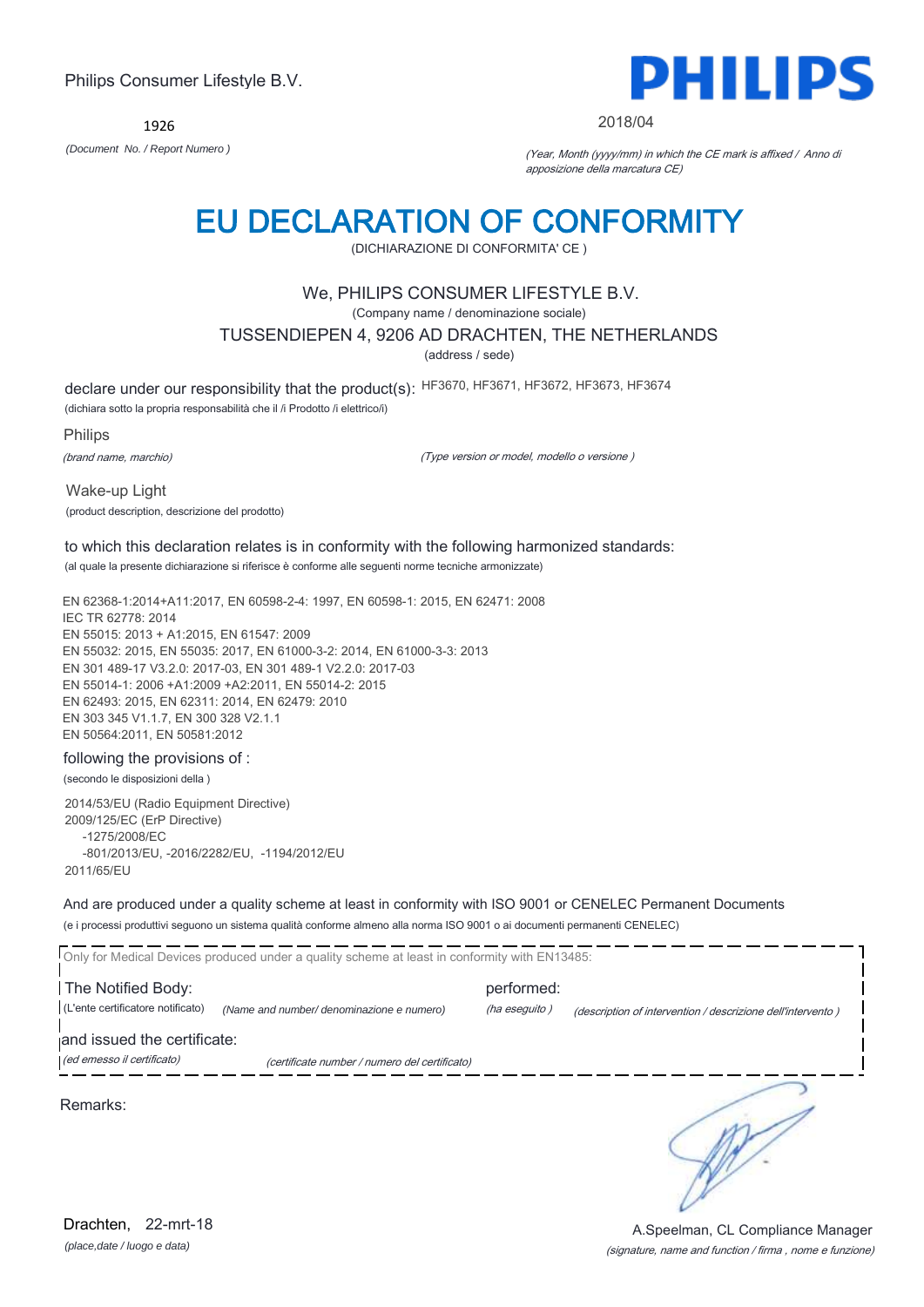1926



#### 2018/04

*(Document No. / Pranešimo Nr.)* (Year, Month (yyyy/mm) in which the CE mark is affixed / Metai, kada CE patvirtino)

## EU DECLARATION OF CONFORMITY

(EC ATITIKTIES DEKLARACIJA)

### We, PHILIPS CONSUMER LIFESTYLE B.V.

(Company name / Pavadinimas)

TUSSENDIEPEN 4, 9206 AD DRACHTEN, THE NETHERLANDS

(address / adresas)

declare under our responsibility that the product(s) HF3670, HF3671, HF3672, HF3673, HF3674

(Deklaruojame, kad elektronikos gaminys (-iai):)

Philips

(brand name, firmos ženklo pavadinimas )

(Type version or model, Tipas arba modelis)

Wake-up Light

(product description, gaminio aprašymas)

#### to which this declaration relates is in conformity with the following harmonized standards:

(Pagal šią deklaraciją atitinka toliau nurodytus standartus:)

EN 62368-1:2014+A11:2017, EN 60598-2-4: 1997, EN 60598-1: 2015, EN 62471: 2008 IEC TR 62778: 2014 EN 55015: 2013 + A1:2015, EN 61547: 2009 EN 55032: 2015, EN 55035: 2017, EN 61000-3-2: 2014, EN 61000-3-3: 2013 EN 301 489-17 V3.2.0: 2017-03, EN 301 489-1 V2.2.0: 2017-03 EN 55014-1: 2006 +A1:2009 +A2:2011, EN 55014-2: 2015 EN 62493: 2015, EN 62311: 2014, EN 62479: 2010 EN 303 345 V1.1.7, EN 300 328 V2.1.1 EN 50564:2011, EN 50581:2012

#### following the provisions of :

(Atitinka tokias nuostatas:)

2014/53/EU (Radio Equipment Directive) 2009/125/EC (ErP Directive) -1275/2008/EC -801/2013/EU, -2016/2282/EU, -1194/2012/EU 2011/65/EU

And are produced under a quality scheme at least in conformity with ISO 9001 or CENELEC Permanent Documents (Pagaminta atitinkant visus kokybės reikalavimus pagal ISO 9001 ar CENELEC nuolatinius dokumentus)

|                             | Only for Medical Devices produced under a quality scheme at least in conformity with EN13485: |            |                                                         |
|-----------------------------|-----------------------------------------------------------------------------------------------|------------|---------------------------------------------------------|
| The Notified Body:          |                                                                                               | performed: |                                                         |
| (Informuota istaiga)        | (Name and number/ Pavadinimas ir numeris)                                                     | (atlikta)  | (description of intervention / intervencijos aprašymas) |
| and issued the certificate: |                                                                                               |            |                                                         |
| (Sertifikatas išleistas)    | (certificate number / sertifikato numeris)                                                    |            |                                                         |
| Remarks:                    |                                                                                               |            |                                                         |

*(place,date / vieta, data)* Drachten, 22-mrt-18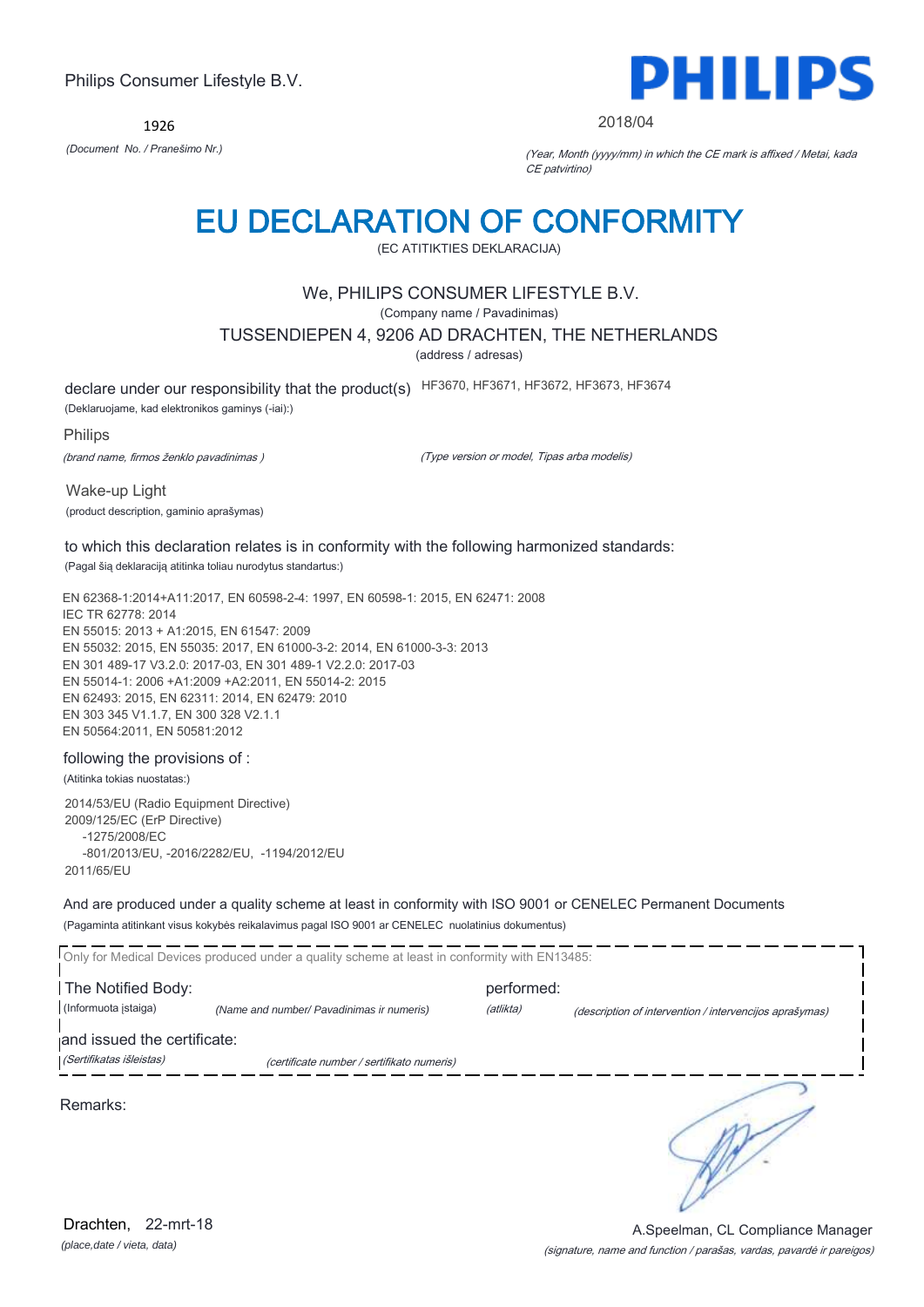1926



#### 2018/04

*(Document No. / Ziņojums Nr)* (Year, Month (yyyy/mm) in which the CE mark is affixed / Gads kurā CE zīme ieviesta)

## EU DECLARATION OF CONFORMITY

(EC deklarācija atbilstība)

## We, PHILIPS CONSUMER LIFESTYLE B.V.

(Company name / vārds)

TUSSENDIEPEN 4, 9206 AD DRACHTEN, THE NETHERLANDS

(address / adrese)

declare under our responsibility that the product(s) HF3670, HF3671, HF3672, HF3673, HF3674

(deklarēt zem vai atbildība ka, elektronisks produkts)

Philips

(brand name, fabrikas marka vārds)

(Type version or model, Tips, versija vai modelis)

Wake-up Light (product description, produkta apraksts)

#### to which this declaration relates is in conformity with the following harmonized standards: (Kam ši deklarācija atbilst ir apliecināt ar sekojošiem saskaņotiem standartiem)

EN 62368-1:2014+A11:2017, EN 60598-2-4: 1997, EN 60598-1: 2015, EN 62471: 2008 IEC TR 62778: 2014 EN 55015: 2013 + A1:2015, EN 61547: 2009 EN 55032: 2015, EN 55035: 2017, EN 61000-3-2: 2014, EN 61000-3-3: 2013 EN 301 489-17 V3.2.0: 2017-03, EN 301 489-1 V2.2.0: 2017-03 EN 55014-1: 2006 +A1:2009 +A2:2011, EN 55014-2: 2015 EN 62493: 2015, EN 62311: 2014, EN 62479: 2010 EN 303 345 V1.1.7, EN 300 328 V2.1.1 EN 50564:2011, EN 50581:2012

#### following the provisions of :

(Sekojot noteikumiem)

2014/53/EU (Radio Equipment Directive) 2009/125/EC (ErP Directive) -1275/2008/EC -801/2013/EU, -2016/2282/EU, -1194/2012/EU 2011/65/EU

And are produced under a quality scheme at least in conformity with ISO 9001 or CENELEC Permanent Documents (Tiek ražots zem kvalitātes sistēma kas ir apstiprināta ar ISO 9001 vai CENELEC pastāvošiem dokumentiem )

|                             | Only for Medical Devices produced under a quality scheme at least in conformity with EN13485: |            |                                                        |
|-----------------------------|-----------------------------------------------------------------------------------------------|------------|--------------------------------------------------------|
| The Notified Body:          |                                                                                               | performed: |                                                        |
| (Reģistrēta galvenā daļa)   | (Name and number/ vārds un numurs)                                                            | (paveikts) | (description of intervention / intervencijas apraksts) |
| and issued the certificate: |                                                                                               |            |                                                        |
| (Un izveido sertifikātu)    | (certificate number / sertifikāta numurs)                                                     |            |                                                        |
| Remarks:                    |                                                                                               |            |                                                        |

*(place,date / vieta, datums)* Drachten, 22-mrt-18

#### (signature, name and function / parskts, vārds un amatpienākums) A.Speelman, CL Compliance Manager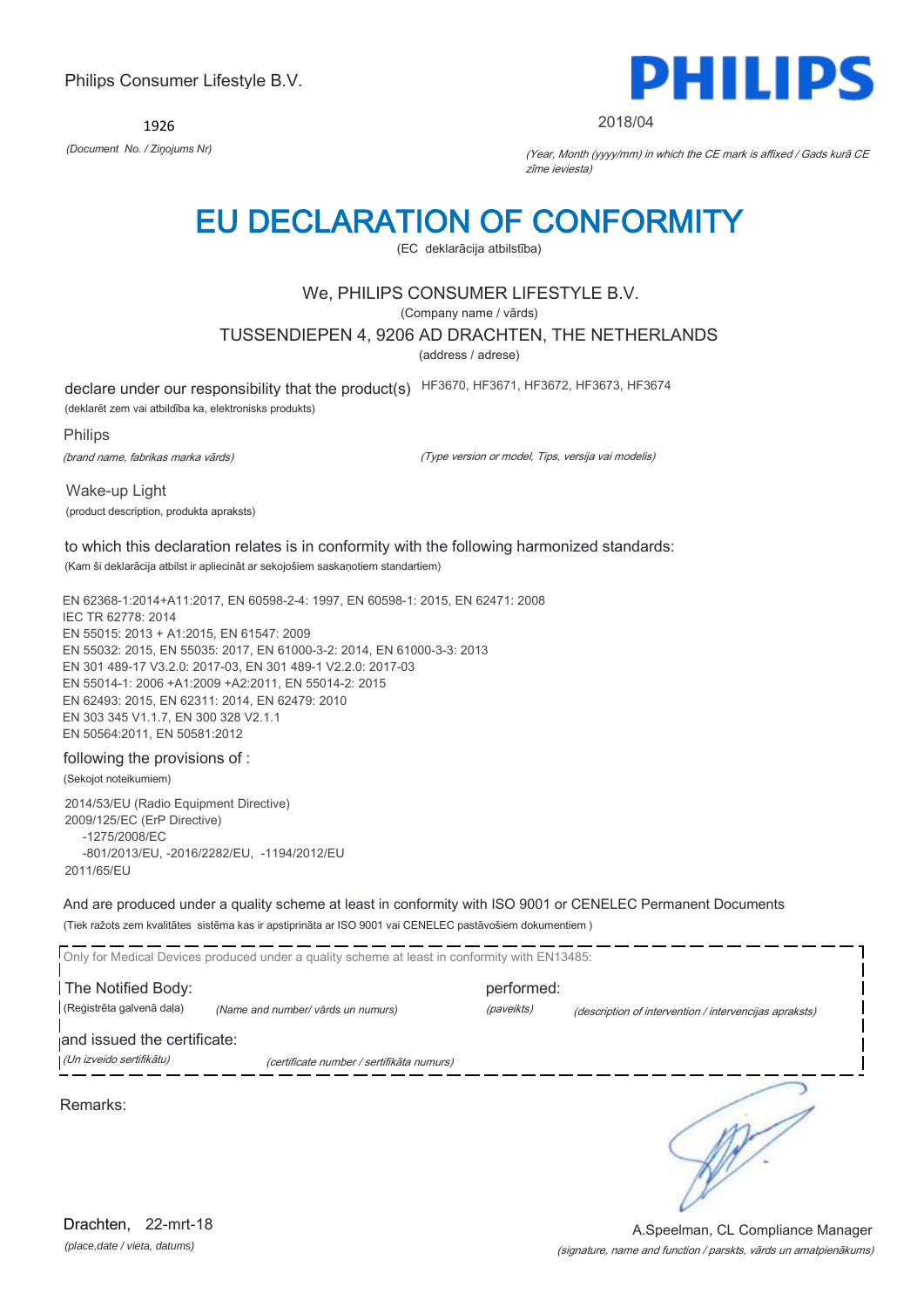1926



#### 2018/04

*(Document No. / Numer raportu)* (Year, Month (yyyy/mm) in which the CE mark is affixed / Rok, w którym oznakowanie CE zostało umieszczone na wyrobie)

# EU DECLARATION OF CONFORMITY

(DEKLARACJA ZGODNOŚCI UE)

### We, PHILIPS CONSUMER LIFESTYLE B.V.

(Company name / Nazwa)

TUSSENDIEPEN 4, 9206 AD DRACHTEN, THE NETHERLANDS

(address / adres)

declare under our responsibility that the product(s)

(Deklarujemy na naszą odpowiedzialność, że urządzeni(e/a) elektryczne)

Philips

(brand name, marka)

(Type version or model, Typ lub model)

HF3670, HF3671, HF3672, HF3673, HF3674

Wake-up Light (product description, nazwa /opis produktu)

## to which this declaration relates is in conformity with the following harmonized standards:

(Do którego odnosi się niniejsza deklaracja jest zgodny z następującymi normami zharmonizowanymi)

EN 62368-1:2014+A11:2017, EN 60598-2-4: 1997, EN 60598-1: 2015, EN 62471: 2008 IEC TR 62778: 2014 EN 55015: 2013 + A1:2015, EN 61547: 2009 EN 55032: 2015, EN 55035: 2017, EN 61000-3-2: 2014, EN 61000-3-3: 2013 EN 301 489-17 V3.2.0: 2017-03, EN 301 489-1 V2.2.0: 2017-03 EN 55014-1: 2006 +A1:2009 +A2:2011, EN 55014-2: 2015 EN 62493: 2015, EN 62311: 2014, EN 62479: 2010 EN 303 345 V1.1.7, EN 300 328 V2.1.1 EN 50564:2011, EN 50581:2012

#### following the provisions of :

(Zgodnie z dyrektywami)

2014/53/EU (Radio Equipment Directive) 2009/125/EC (ErP Directive) -1275/2008/EC -801/2013/EU, -2016/2282/EU, -1194/2012/EU 2011/65/EU

And are produced under a quality scheme at least in conformity with ISO 9001 or CENELEC Permanent Documents (oraz został wyprodukowany zgodnie ze standardami jakościowymi takimi jak ISO9001 lub CENELEC Permanent Documents)

|                             | Only for Medical Devices produced under a quality scheme at least in conformity with EN13485: |            |                                                |
|-----------------------------|-----------------------------------------------------------------------------------------------|------------|------------------------------------------------|
| The Notified Body:          |                                                                                               | performed: |                                                |
| (Jednostka certyfikująca)   | (Name and number/ Nazwa i numer)                                                              | (wykonała) | (description of intervention / rodzaj badania) |
| and issued the certificate: |                                                                                               |            |                                                |
| (i wydała certyfikat)       | (certificate number / numer certyfikatu)                                                      |            |                                                |
| Remarks:                    |                                                                                               |            |                                                |

*(place,date / miasto, data)* Drachten, 22-mrt-18

#### (signature, name and function / podpis, imię i nazwisko oraz funkcja) A.Speelman, CL Compliance Manager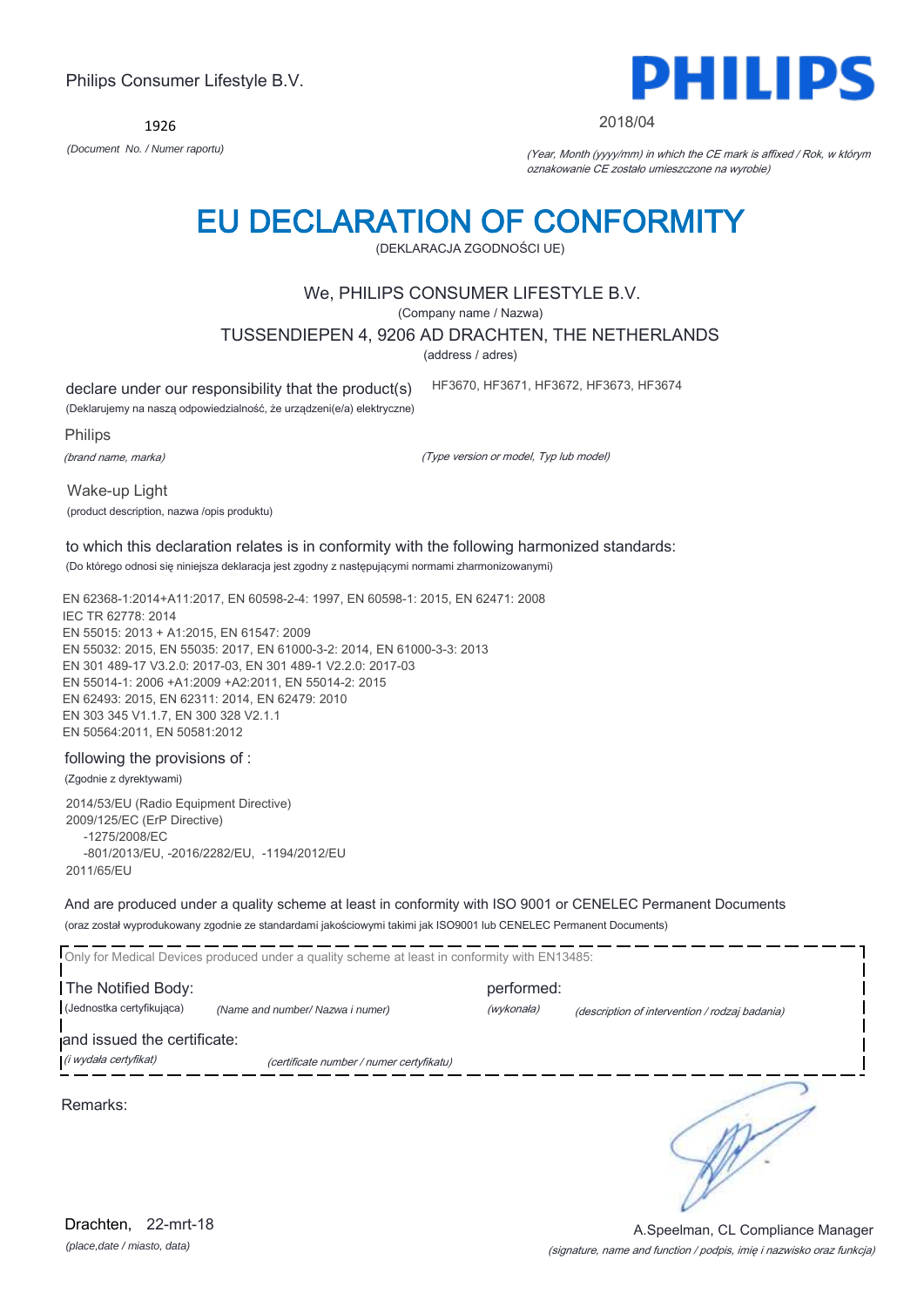1926



#### 2018/04

*(Document No. / Relatório No.)* (Year, Month (yyyy/mm) in which the CE mark is affixed / Ano em que a marca CE é afixada)

## EU DECLARATION OF CONFORMITY

(DECLARAÇÃODE CONFORMIDADE CE)

### We, PHILIPS CONSUMER LIFESTYLE B.V.

(Company name / Nome)

### TUSSENDIEPEN 4, 9206 AD DRACHTEN, THE NETHERLANDS

(address)

declare under our responsibility that the product(s) HF3670, HF3671, HF3672, HF3673, HF3674

(Declara sob a sua responsabilidade que o(s) producto(s) eléctricos )

Philips

(brand name, nome da marca)

(Type version or model, Indicar versão ou modelo)

Wake-up Light (product description, Descrição do produto)

### to which this declaration relates is in conformity with the following harmonized standards:

(Aqueles a quem esta declaração se derige, está em conformidade com as seguintes normas harmonizadas)

EN 62368-1:2014+A11:2017, EN 60598-2-4: 1997, EN 60598-1: 2015, EN 62471: 2008 IEC TR 62778: 2014 EN 55015: 2013 + A1:2015, EN 61547: 2009 EN 55032: 2015, EN 55035: 2017, EN 61000-3-2: 2014, EN 61000-3-3: 2013 EN 301 489-17 V3.2.0: 2017-03, EN 301 489-1 V2.2.0: 2017-03 EN 55014-1: 2006 +A1:2009 +A2:2011, EN 55014-2: 2015 EN 62493: 2015, EN 62311: 2014, EN 62479: 2010 EN 303 345 V1.1.7, EN 300 328 V2.1.1 EN 50564:2011, EN 50581:2012

#### following the provisions of :

(Na sequência do disposto em:)

2014/53/EU (Radio Equipment Directive) 2009/125/EC (ErP Directive) -1275/2008/EC -801/2013/EU, -2016/2282/EU, -1194/2012/EU 2011/65/EU

And are produced under a quality scheme at least in conformity with ISO 9001 or CENELEC Permanent Documents (E são produzidos sob um regime de qualidade, pelo menos, em conformidade com a norma ISO 9001 ou Documentos Permanentes CENELEC)

|                             | Only for Medical Devices produced under a quality scheme at least in conformity with EN13485: |             |                                                          |
|-----------------------------|-----------------------------------------------------------------------------------------------|-------------|----------------------------------------------------------|
| The Notified Body:          |                                                                                               | performed:  |                                                          |
| (O organismo notificado)    | (Name and number/Nome e número)                                                               | (realizada) | (description of intervention / descrição da intervenção) |
| and issued the certificate: |                                                                                               |             |                                                          |
| (E emitido o certificado)   | (certificate number / certificado número)                                                     |             |                                                          |
| Remarks:                    |                                                                                               |             |                                                          |

#### (signature, name and function / assinatura, nome e função) A.Speelman, CL Compliance Manager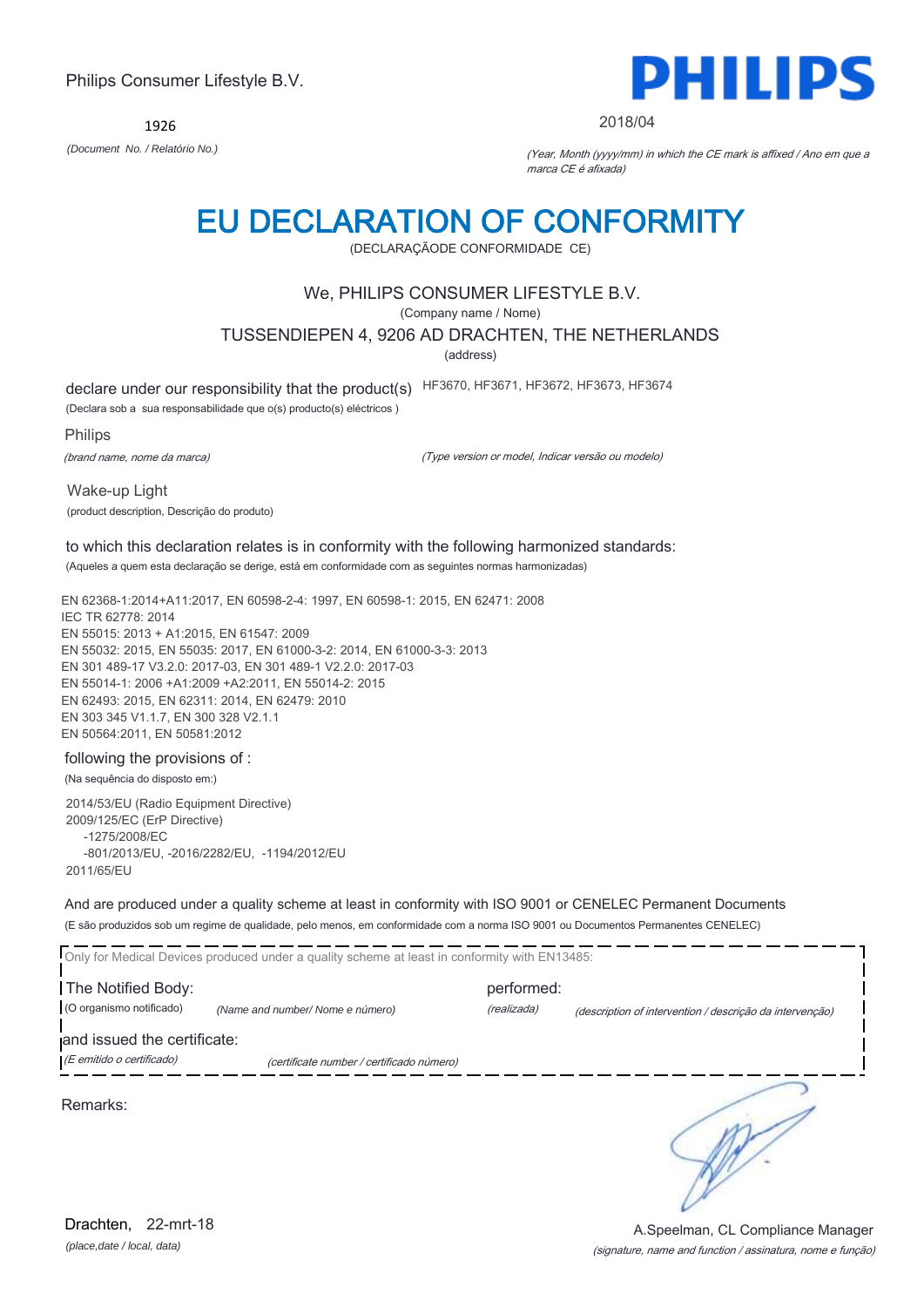1926



#### 2018/04

*(Document No. / Nr. raport)* (Year, Month (yyyy/mm) in which the CE mark is affixed / Anul în care este aplicat marcajul CE)

# EU DECLARATION OF CONFORMITY

(DECLARAŢIE DE CONFORMITATE CE)

### We, PHILIPS CONSUMER LIFESTYLE B.V.

(Company name / Nume)

TUSSENDIEPEN 4, 9206 AD DRACHTEN, THE NETHERLANDS

(address / adresă)

declare under our responsibility that the product(s) HF3670, HF3671, HF3672, HF3673, HF3674

(Declarăm pe proprie răspundere că produsul (produsele) electric(e))

Philips

(brand name, marca)

(Type version or model, Tip sau model)

Wake-up Light (product description, descriere produs)

## to which this declaration relates is in conformity with the following harmonized standards:

(La care se referă această declaraţie, este in conformitate cu următoarele standarde armonizate)

EN 62368-1:2014+A11:2017, EN 60598-2-4: 1997, EN 60598-1: 2015, EN 62471: 2008 IEC TR 62778: 2014 EN 55015: 2013 + A1:2015, EN 61547: 2009 EN 55032: 2015, EN 55035: 2017, EN 61000-3-2: 2014, EN 61000-3-3: 2013 EN 301 489-17 V3.2.0: 2017-03, EN 301 489-1 V2.2.0: 2017-03 EN 55014-1: 2006 +A1:2009 +A2:2011, EN 55014-2: 2015 EN 62493: 2015, EN 62311: 2014, EN 62479: 2010 EN 303 345 V1.1.7, EN 300 328 V2.1.1 EN 50564:2011, EN 50581:2012

#### following the provisions of :

(În conformitate cu dispoziţiile directivelor)

2014/53/EU (Radio Equipment Directive) 2009/125/EC (ErP Directive) -1275/2008/EC -801/2013/EU, -2016/2282/EU, -1194/2012/EU 2011/65/EU

And are produced under a quality scheme at least in conformity with ISO 9001 or CENELEC Permanent Documents (Şi sunt fabricate după o schemă de calitate conformă cel puţin cu standardul ISO 9001 sau Documentele Permanente CENELEC)

|                                                         | Only for Medical Devices produced under a quality scheme at least in conformity with EN13485: |                            |                                                         |
|---------------------------------------------------------|-----------------------------------------------------------------------------------------------|----------------------------|---------------------------------------------------------|
| The Notified Body:<br>(Organismul notificat)            | (Name and number/ Nume si număr)                                                              | performed:<br>(a efectuat) | (description of intervention / descrierea interventiei) |
| and issued the certificate:<br>(Și a emis certificatul) | (certificate number / Numărul certificatului)                                                 |                            |                                                         |
| Remarks:                                                |                                                                                               |                            |                                                         |

(signature, name and function / semnătura, nume şi funcţie) A.Speelman, CL Compliance Manager

*(place,date / locul, data)* Drachten, 22-mrt-18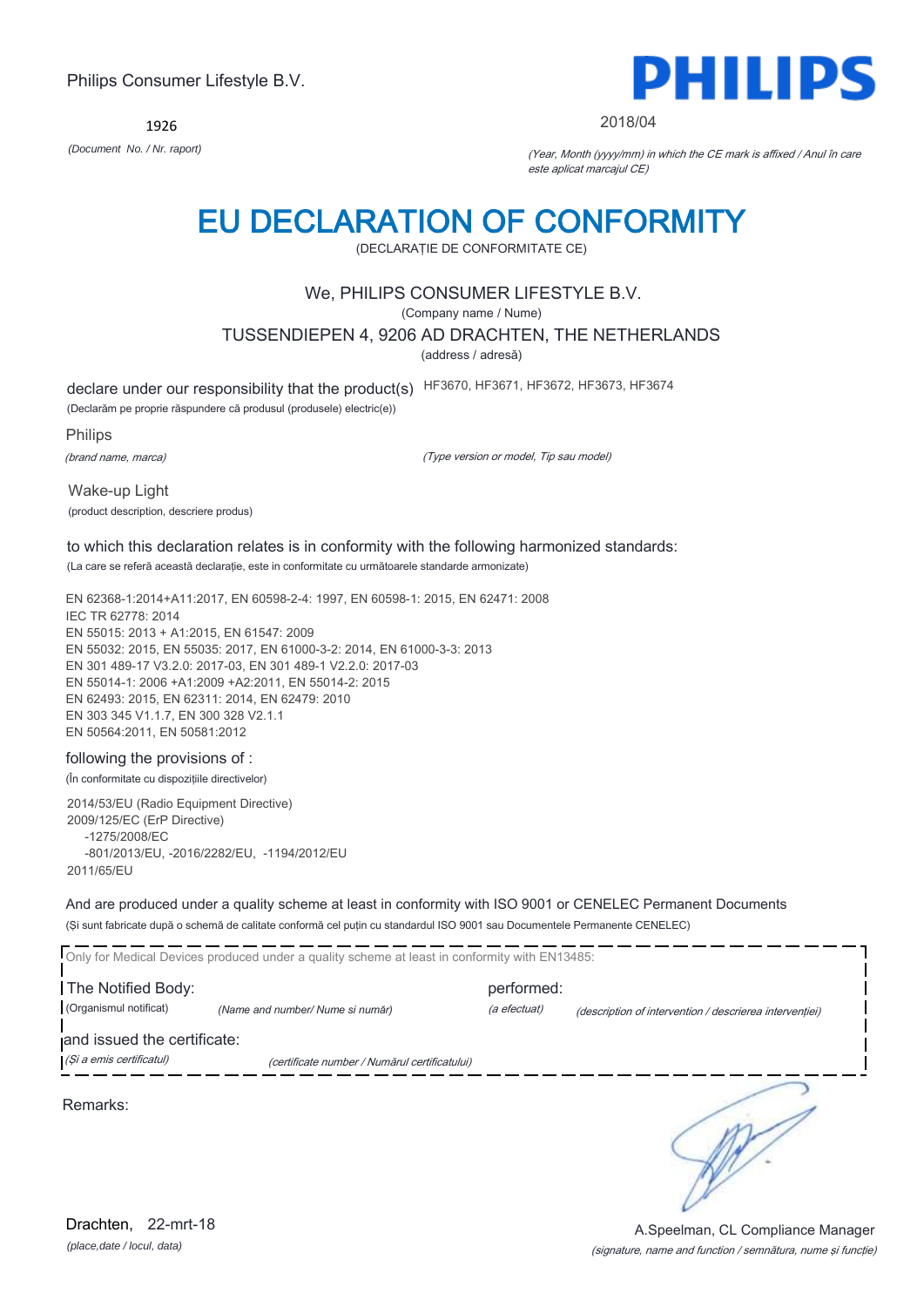1926



#### 2018/04

*(Document No. / Номер протокола)* (Year, Month (yyyy/mm) in which the CE mark is affixed / Год начала маркировки знаком CE)

## EU DECLARATION OF CONFORMITY

(CE Декларация о соответствии)

### We, PHILIPS CONSUMER LIFESTYLE B.V.

(Company name / Юридическое имя)

TUSSENDIEPEN 4, 9206 AD DRACHTEN, THE NETHERLANDS

(address / адрес)

declare under our responsibility that the product(s):

(Декларируем под нашу ответственность, что электрическая продукция)

Philips

(brand name, торговая марка)

(Type version or model, тип, модель)

HF3670, HF3671, HF3672, HF3673, HF3674

Wake-up Light

(product description, описание продукции)

### to which this declaration relates is in conformity with the following harmonized standards:

(указанная в данной декларации, соответствует требованиям следующих стандартов:)

EN 62368-1:2014+A11:2017, EN 60598-2-4: 1997, EN 60598-1: 2015, EN 62471: 2008 IEC TR 62778: 2014 EN 55015: 2013 + A1:2015, EN 61547: 2009 EN 55032: 2015, EN 55035: 2017, EN 61000-3-2: 2014, EN 61000-3-3: 2013 EN 301 489-17 V3.2.0: 2017-03, EN 301 489-1 V2.2.0: 2017-03 EN 55014-1: 2006 +A1:2009 +A2:2011, EN 55014-2: 2015 EN 62493: 2015, EN 62311: 2014, EN 62479: 2010 EN 303 345 V1.1.7, EN 300 328 V2.1.1 EN 50564:2011, EN 50581:2012

#### following the provisions of :

(В соответствие с положениями:)

2014/53/EU (Radio Equipment Directive) 2009/125/EC (ErP Directive) -1275/2008/EC -801/2013/EU, -2016/2282/EU, -1194/2012/EU 2011/65/EU

And are produced under a quality scheme at least in conformity with ISO 9001 or CENELEC Permanent Documents (по крайней мере, в соответствии с ISO 9001 или)

Only for Medical Devices produced under a quality scheme at least in conformity with EN13485: The Notified Body: example and the performed: (Нотифицированный Орган) *(Name and number/ Название и номер)* (проверил(а)) (description of intervention / описание проверки) and issued the certificate: (и выпустил(а) сертификат) (certificate number / номер сертификата) ∍ Remarks: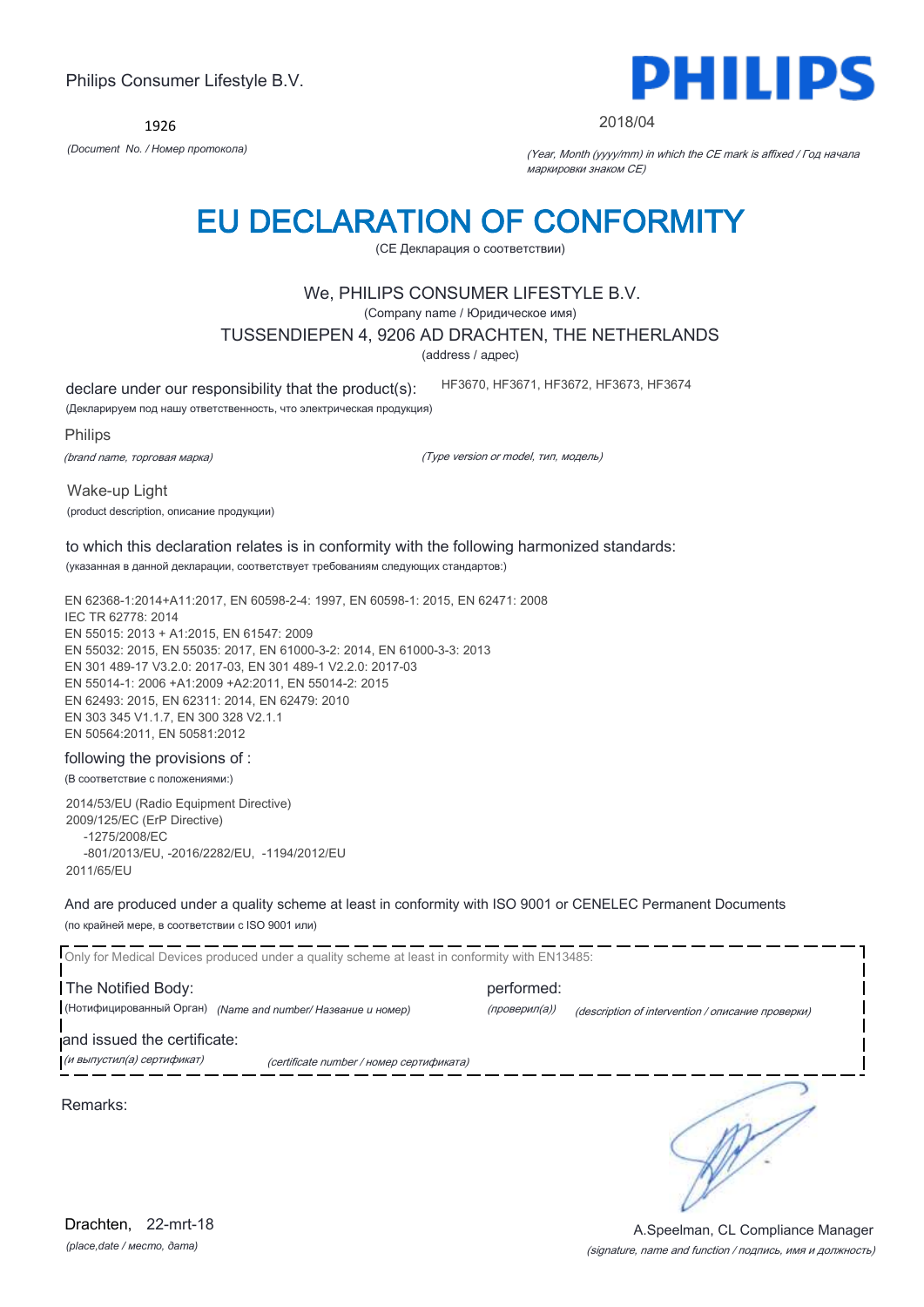1926



#### 2018/04

*(Document No. / Správa č.)* (Year, Month (yyyy/mm) in which the CE mark is affixed / Rok v ktorom je opatrený znakom CE)

## EU DECLARATION OF CONFORMITY

(Rok v ktorom je opatrený znakom CE)

## We, PHILIPS CONSUMER LIFESTYLE B.V.

(Company name / Meno )

#### TUSSENDIEPEN 4, 9206 AD DRACHTEN, THE NETHERLANDS

(address / adresa)

declare under our responsibility that the product(s) HF3670, HF3671, HF3672, HF3673, HF3674

(Prehlasujeme na svoju zodpovednosť, že elektrický výrobok(y))

Philips

(brand name, názov značky)

(Type version or model, Typové označenie alebo model)

Wake-up Light (product description, opis prístroja)

## to which this declaration relates is in conformity with the following harmonized standards:

(Na ktorý sa toto vyhlásenie vzťahuje, je v zhode s nasledujúcimi harmonizovanými normami)

EN 62368-1:2014+A11:2017, EN 60598-2-4: 1997, EN 60598-1: 2015, EN 62471: 2008 IEC TR 62778: 2014 EN 55015: 2013 + A1:2015, EN 61547: 2009 EN 55032: 2015, EN 55035: 2017, EN 61000-3-2: 2014, EN 61000-3-3: 2013 EN 301 489-17 V3.2.0: 2017-03, EN 301 489-1 V2.2.0: 2017-03 EN 55014-1: 2006 +A1:2009 +A2:2011, EN 55014-2: 2015 EN 62493: 2015, EN 62311: 2014, EN 62479: 2010 EN 303 345 V1.1.7, EN 300 328 V2.1.1 EN 50564:2011, EN 50581:2012

#### following the provisions of :

(V nadväznosti na ustanovenia)

2014/53/EU (Radio Equipment Directive) 2009/125/EC (ErP Directive) -1275/2008/EC -801/2013/EU, -2016/2282/EU, -1194/2012/EU 2011/65/EU

And are produced under a quality scheme at least in conformity with ISO 9001 or CENELEC Permanent Documents (A sú vyrobené systémom kvality minimálne v súlade s normou ISO 9001 alebo CENELEC dokumentmi)

|                             | Only for Medical Devices produced under a quality scheme at least in conformity with EN13485: |            |                                             |
|-----------------------------|-----------------------------------------------------------------------------------------------|------------|---------------------------------------------|
| The Notified Body:          |                                                                                               | performed: |                                             |
| (Notifikovaný orgán)        | (Name and number/ Názov a číslo)                                                              | (vykonal)  | (description of intervention / opis zásahu) |
| and issued the certificate: |                                                                                               |            |                                             |
| (A vydal osvedčenie)        | (certificate number / číslo osvedčenia)                                                       |            |                                             |
| Remarks:                    |                                                                                               |            |                                             |

*(place,date / miesto, dátum)* Drachten, 22-mrt-18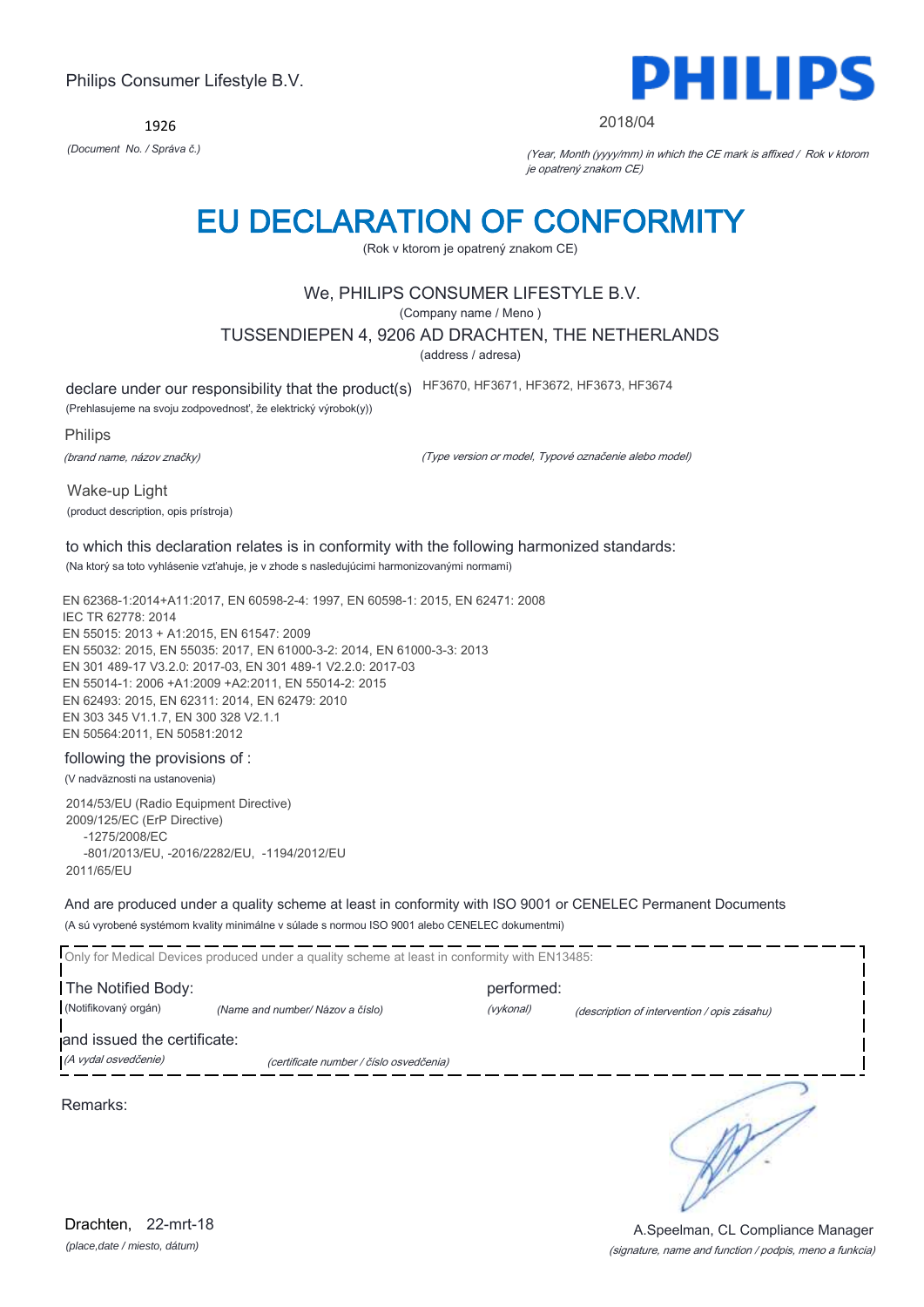1926



#### 2018/04

*(Document No. / Številka poročila)* (Year, Month (yyyy/mm) in which the CE mark is affixed / Leto namstitve CE znaka)

## EU DECLARATION OF CONFORMITY

(Izjava o skladnosti)

## We, PHILIPS CONSUMER LIFESTYLE B.V.

(Company name / Ime)

TUSSENDIEPEN 4, 9206 AD DRACHTEN, THE NETHERLANDS

(address / Naslov)

declare under our responsibility that the product(s) HF3670, HF3671, HF3672, HF3673, HF3674

(S polno odgovornostjo izjavljamo)

Philips

(brand name, Ime znamke)

(Type version or model, Tip, verzija ali model)

Wake-up Light (product description, Opis proizvoda)

## to which this declaration relates is in conformity with the following harmonized standards:

(Na katerega se nanaša ta izjava je skladen z naslednjimi harmoniziranimi standardi)

EN 62368-1:2014+A11:2017, EN 60598-2-4: 1997, EN 60598-1: 2015, EN 62471: 2008 IEC TR 62778: 2014 EN 55015: 2013 + A1:2015, EN 61547: 2009 EN 55032: 2015, EN 55035: 2017, EN 61000-3-2: 2014, EN 61000-3-3: 2013 EN 301 489-17 V3.2.0: 2017-03, EN 301 489-1 V2.2.0: 2017-03 EN 55014-1: 2006 +A1:2009 +A2:2011, EN 55014-2: 2015 EN 62493: 2015, EN 62311: 2014, EN 62479: 2010 EN 303 345 V1.1.7, EN 300 328 V2.1.1 EN 50564:2011, EN 50581:2012

#### following the provisions of :

(V skladu z naslednjimi odločbami)

2014/53/EU (Radio Equipment Directive) 2009/125/EC (ErP Directive) -1275/2008/EC -801/2013/EU, -2016/2282/EU, -1194/2012/EU 2011/65/EU

And are produced under a quality scheme at least in conformity with ISO 9001 or CENELEC Permanent Documents (In so proizvedeni v skladu s shemo kakovosti najmanj v skladu z ISO 9001 ali CENELEC stalnimi dokumenti)

|                             | Only for Medical Devices produced under a quality scheme at least in conformity with EN13485: |            |                                             |
|-----------------------------|-----------------------------------------------------------------------------------------------|------------|---------------------------------------------|
| The Notified Body:          |                                                                                               | performed: |                                             |
| (Priglašeno organ)          | (Name and number/ Ime in številka)                                                            | (Izvršeno) | (description of intervention / Opis ukrepa) |
| and issued the certificate: |                                                                                               |            |                                             |
| (Izdaja certifikat)         | (certificate number / Številka certifikata)                                                   |            |                                             |
| Remarks:                    |                                                                                               |            |                                             |

(signature, name and function / Podpis, Ime in funkcija) A.Speelman, CL Compliance Manager

*(place,date / Kraj, datum)* Drachten, 22-mrt-18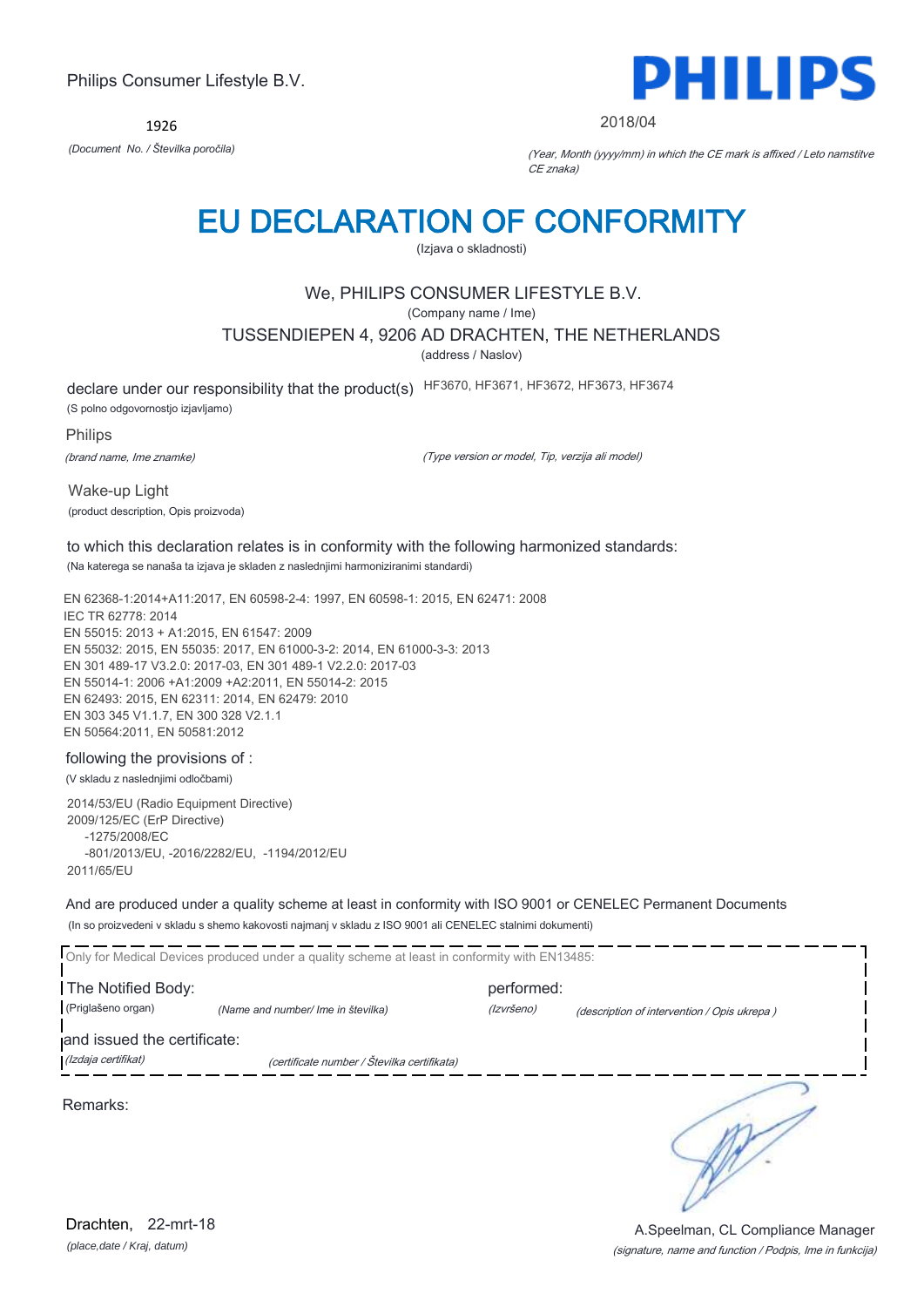1926



#### 2018/04

*(Document No. / Döküman Numarası)* (Year, Month (yyyy/mm) in which the CE mark is affixed / CE İbaresinin eklendiği yıl (yyyy/aa))

## EU DECLARATION OF CONFORMITY

(EU UYGUNLUK BEYANI)

### PHILIPS CONSUMER LIFESTYLE B.V.

(Company name / İmalatçının ismi)

TUSSENDIEPEN 4, 9206 AD DRACHTEN, THE NETHERLANDS

(address / İmalatçının adresi )

(Type version or model, Tip veya model)

This declaration of conformity is issued under the sole responsibility of the manufacturer HF3670, HF3671, HF3672, HF3673, HF3674

(Bu uygunluk beyanı yalnızca imalatçının kendi sorumluluğu altında düzenlenir) Philips

(brand name, İsim )

Wake-up Light

(product description, Ürün Açıklamas )

## to which this declaration relates is in conformity with the following harmonized standards:

(aşağıda belirtilen ilgili standartların gerektirdiği uygunluğa sahip olduğunu beyan ederiz)

EN 62368-1:2014+A11:2017, EN 60598-2-4: 1997, EN 60598-1: 2015, EN 62471: 2008 IEC TR 62778: 2014 EN 55015: 2013 + A1:2015, EN 61547: 2009 EN 55032: 2015, EN 55035: 2017, EN 61000-3-2: 2014, EN 61000-3-3: 2013 EN 301 489-17 V3.2.0: 2017-03, EN 301 489-1 V2.2.0: 2017-03 EN 55014-1: 2006 +A1:2009 +A2:2011, EN 55014-2: 2015 EN 62493: 2015, EN 62311: 2014, EN 62479: 2010 EN 303 345 V1.1.7, EN 300 328 V2.1.1 EN 50564:2011, EN 50581:2012

#### following the provisions of :

(Yasal hükümler şu şekildedir:)

2014/53/EU (Radio Equipment Directive) 2009/125/EC (ErP Directive) -1275/2008/EC -801/2013/EU, -2016/2282/EU, -1194/2012/EU 2011/65/EU

And are produced under a quality scheme at least in conformity with ISO 9001 or CENELEC Permanent Documents (En az ISO 9001 veya CENELEC Daimi Belgelerine uygun kalite şemasına binaen mevcut ürünlerdir)

Only for Medical Devices produced under a quality scheme at least in conformity with EN13485: The Notified Body: performed: (Yetkili Kurul) *(Name and number/ Isin ve numara)* (yerine getirmiştir) (description of intervention /müdahalenin tanımı ) and issued the certificate: (sertifikayı düzenlemiştir) (certificate number / sertifika numarası) ∋

Remarks:

*(place,date / Yer ve tarih )* Drachten, 22-mrt-18

(signature, name and function / İmza, isim ve görevi) A.Speelman, CL Compliance Manager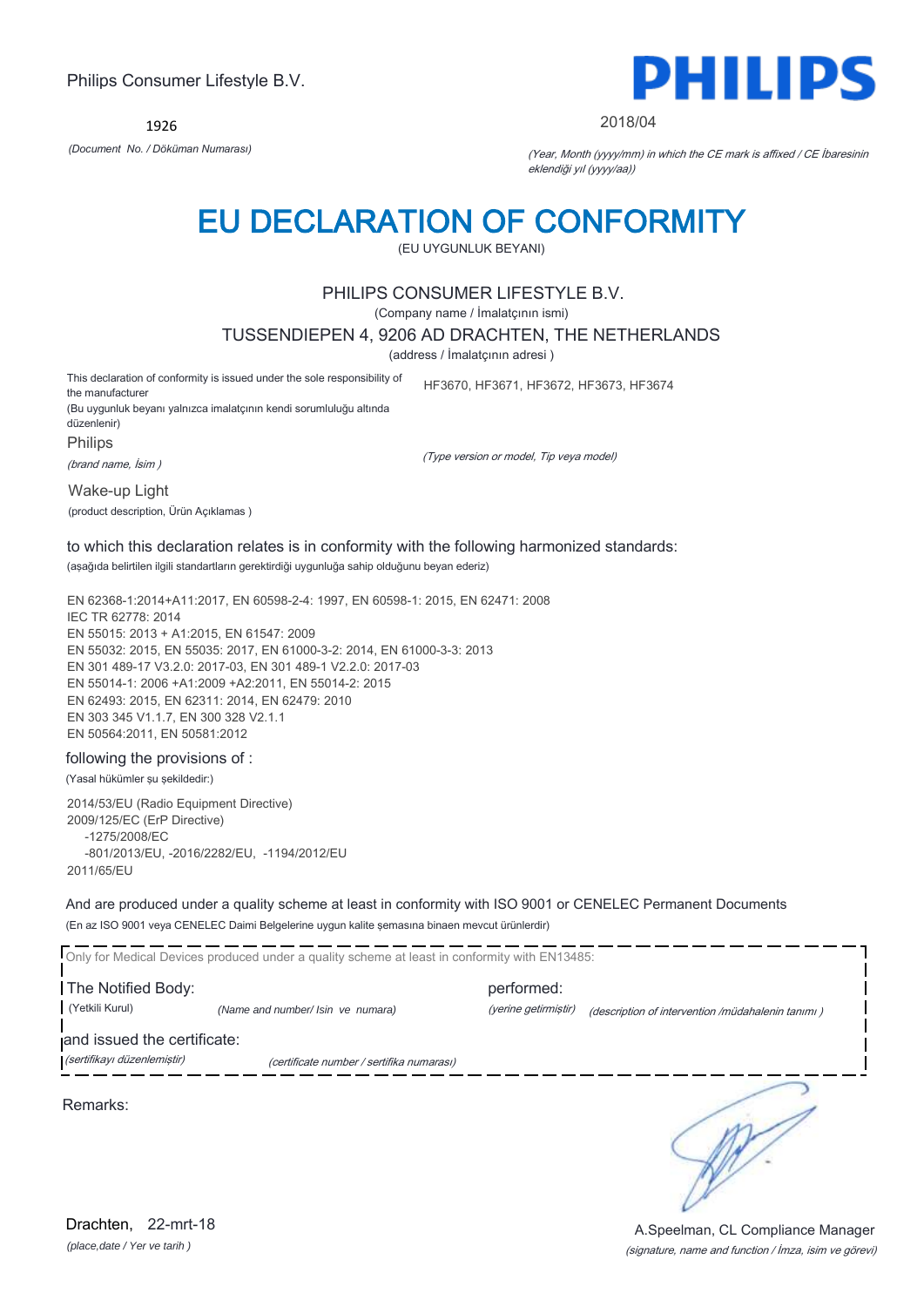1926



#### 2018/04

*(Document No. / Broj izvještaja)* (Year, Month (yyyy/mm) in which the CE mark is affixed / Godina ishođenja CE oznake)

## EU DECLARATION OF CONFORMITY

(Izjava o sukladnosti)

## We, PHILIPS CONSUMER LIFESTYLE B.V.

(Company name / Ime)

TUSSENDIEPEN 4, 9206 AD DRACHTEN, THE NETHERLANDS

(address / Adresa)

declare under our responsibility that the product(s) HF3670, HF3671, HF3672, HF3673, HF3674

(Odgovorno izjavljujemo da je elektični uređaj(i))

Philips

(brand name, Naziv robne marke)

(Type version or model, Tipska oznaka ili model)

Wake-up Light (product description, opis proizvoda)

#### to which this declaration relates is in conformity with the following harmonized standards: (Na koje se ova izjava odnosi zadovoljava sljedeće usklađene norme)

EN 62368-1:2014+A11:2017, EN 60598-2-4: 1997, EN 60598-1: 2015, EN 62471: 2008 IEC TR 62778: 2014 EN 55015: 2013 + A1:2015, EN 61547: 2009 EN 55032: 2015, EN 55035: 2017, EN 61000-3-2: 2014, EN 61000-3-3: 2013 EN 301 489-17 V3.2.0: 2017-03, EN 301 489-1 V2.2.0: 2017-03 EN 55014-1: 2006 +A1:2009 +A2:2011, EN 55014-2: 2015 EN 62493: 2015, EN 62311: 2014, EN 62479: 2010 EN 303 345 V1.1.7, EN 300 328 V2.1.1 EN 50564:2011, EN 50581:2012

#### following the provisions of :

(Slijedom odredbi:)

2014/53/EU (Radio Equipment Directive) 2009/125/EC (ErP Directive) -1275/2008/EC -801/2013/EU, -2016/2282/EU, -1194/2012/EU 2011/65/EU

And are produced under a quality scheme at least in conformity with ISO 9001 or CENELEC Permanent Documents (najmanje u skladu sa normom ISO 9001 ili)

|                             | Only for Medical Devices produced under a quality scheme at least in conformity with EN13485: |            |                                                   |  |
|-----------------------------|-----------------------------------------------------------------------------------------------|------------|---------------------------------------------------|--|
| The Notified Body:          |                                                                                               | performed: |                                                   |  |
| (Nadležno tijelo)           | (Name and number/ Ime i broj)                                                                 | (Izveden)  | (description of intervention / Opis intervencije) |  |
| and issued the certificate: |                                                                                               |            |                                                   |  |
| (l izdana je potvrda)       | (certificate number / Broj potvrde)                                                           |            |                                                   |  |
| Remarks:                    |                                                                                               |            |                                                   |  |

*(place,date / Mjesto ,datum)* Drachten, 22-mrt-18

#### (signature, name and function / Potpis,ime i radno mjesto) A.Speelman, CL Compliance Manager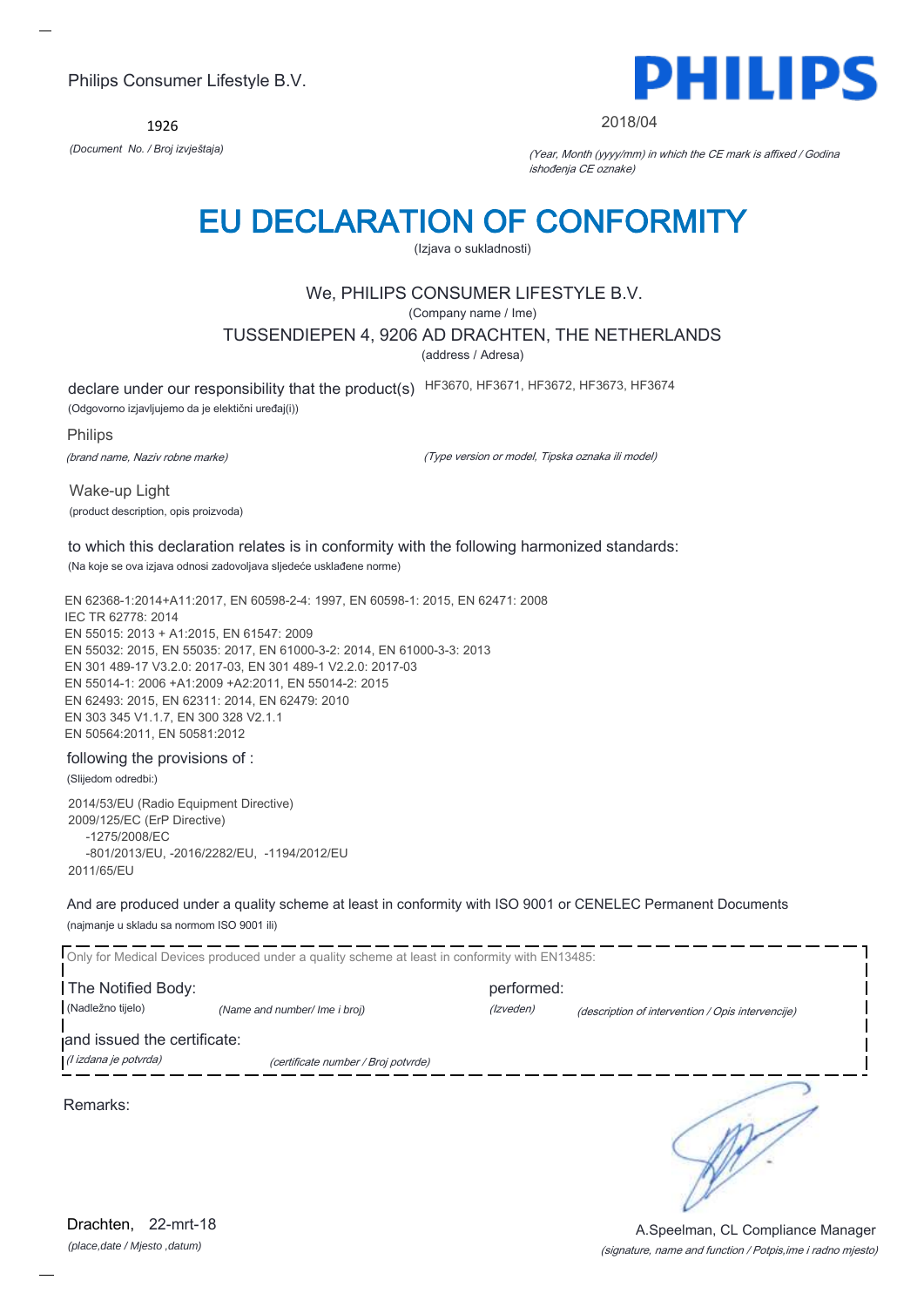1926



#### 2018/04

*(Document No. / Αρ. έκθεσης)* (Year, Month (yyyy/mm) in which the CE mark is affixed / Έτος επικόλλησης του σήματος συμμόρφωσης CE)

# EU DECLARATION OF CONFORMITY

(ΔΗΛΩΣΗ ΣΥΜΜΟΡΦΩΣΗΣ CE)

### We, PHILIPS CONSUMER LIFESTYLE B.V.

(Company name / Επωνυμία)

#### TUSSENDIEPEN 4, 9206 AD DRACHTEN, THE NETHERLANDS

(address / Διεύθυνση)

declare under our responsibility that the product(s) HF3670, HF3671, HF3672, HF3673, HF3674

(Δηλώνουμε υπεύθυνα ότι το ηλεκτρολογικό προϊόν/ προϊόντα)

Philips

(brand name, ονομασία μάρκας)

(Type version or model, Τύπος έκδοσης ή μοντέλο)

Wake-up Light

(product description, περιγραφή προϊόντος)

#### to which this declaration relates is in conformity with the following harmonized standards:

(στο οποίο/ στα οποία αφορά η παρούσα δήλωση συμμορφούται/ συμμορφούνται με τα εξής εναρμονισμένα πρότυπα)

EN 62368-1:2014+A11:2017, EN 60598-2-4: 1997, EN 60598-1: 2015, EN 62471: 2008 IEC TR 62778: 2014 EN 55015: 2013 + A1:2015, EN 61547: 2009 EN 55032: 2015, EN 55035: 2017, EN 61000-3-2: 2014, EN 61000-3-3: 2013 EN 301 489-17 V3.2.0: 2017-03, EN 301 489-1 V2.2.0: 2017-03 EN 55014-1: 2006 +A1:2009 +A2:2011, EN 55014-2: 2015 EN 62493: 2015, EN 62311: 2014, EN 62479: 2010 EN 303 345 V1.1.7, EN 300 328 V2.1.1 EN 50564:2011, EN 50581:2012

#### following the provisions of :

(Σύμφωνα με τις διατάξεις των οδηγιών)

2014/53/EU (Radio Equipment Directive) 2009/125/EC (ErP Directive) -1275/2008/EC -801/2013/EU, -2016/2282/EU, -1194/2012/EU 2011/65/EU

And are produced under a quality scheme at least in conformity with ISO 9001 or CENELEC Permanent Documents

(Και παράγεται/ παράγονται σύμφωνα με ένα ποιοτικό πρόγραμμα που συμμορφούται, κατ'ελάχιστον, με το πρότυπο ISO 9001 ή με τα Μόνιμα Έγγραφα Τεκμηρίωσης της CENELEC)

| Only for Medical Devices produced under a quality scheme at least in conformity with EN13485: |                                               |                                                                                                                                                    |
|-----------------------------------------------------------------------------------------------|-----------------------------------------------|----------------------------------------------------------------------------------------------------------------------------------------------------|
| The Notified Body:                                                                            | performed:                                    |                                                                                                                                                    |
| (Ο ειδοποιηθείς οργανισμός)<br>(Name and number/ Ονομασία και αριθμός)                        | (διεξήγαγε)                                   | (description of intervention / $\pi \epsilon \rho \gamma \rho \alpha \varphi \eta$ $\pi \alpha \rho \epsilon \mu \beta \alpha \sigma \eta \zeta$ ) |
| and issued the certificate:                                                                   |                                               |                                                                                                                                                    |
| (Και εξέδωσε το πιστοποιητικό)                                                                | (certificate number / αριθμός πιστοποιητικού) |                                                                                                                                                    |
| Remarks:                                                                                      |                                               |                                                                                                                                                    |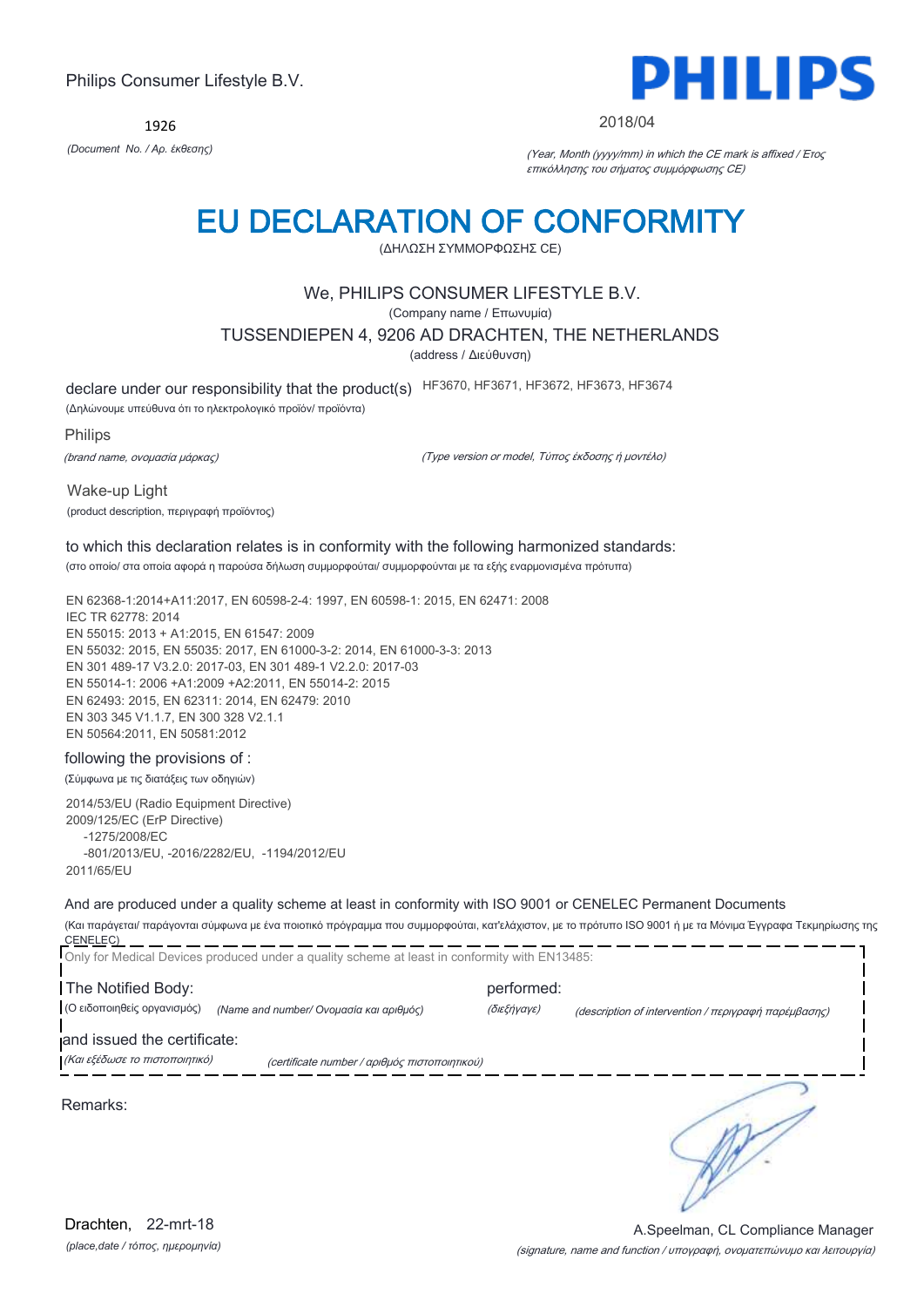1926



#### 2018/04

*(Document No. / Документ №)* (Year, Month (yyyy/mm) in which the CE mark is affixed / Година на поставяне на CE маркировката)

## EU DECLARATION OF CONFORMITY

(CE Декларация за съответствие)

### We, PHILIPS CONSUMER LIFESTYLE B.V.

(Company name / Име )

TUSSENDIEPEN 4, 9206 AD DRACHTEN, THE NETHERLANDS

(address / адрес)

declare under our responsibility that the product(s) HF3670, HF3671, HF3672, HF3673, HF3674

(Декларираме на наша отговорност, че електрическият(те) уред(и):

Philips

(Brand name, търговска марка)

(Type version or model, Серия или модел)

Wake-up Light

(product description, описание на продукта(ите))

#### to which this declaration relates is in conformity with the following harmonized standards:

(Към който(които) се отнася тази декларация е(са) в съответствие със следните установени стандарти)

EN 62368-1:2014+A11:2017, EN 60598-2-4: 1997, EN 60598-1: 2015, EN 62471: 2008 IEC TR 62778: 2014 EN 55015: 2013 + A1:2015, EN 61547: 2009 EN 55032: 2015, EN 55035: 2017, EN 61000-3-2: 2014, EN 61000-3-3: 2013 EN 301 489-17 V3.2.0: 2017-03, EN 301 489-1 V2.2.0: 2017-03 EN 55014-1: 2006 +A1:2009 +A2:2011, EN 55014-2: 2015 EN 62493: 2015, EN 62311: 2014, EN 62479: 2010 EN 303 345 V1.1.7, EN 300 328 V2.1.1 EN 50564:2011, EN 50581:2012

#### following the provisions of :

#### (В съответствие с директиви:)

2014/53/EU (Radio Equipment Directive) 2009/125/EC (ErP Directive) -1275/2008/EC -801/2013/EU, -2016/2282/EU, -1194/2012/EU 2011/65/EU

And are produced under a quality scheme at least in conformity with ISO 9001 or CENELEC Permanent Documents (и са произведени под система за качествен контрол най-малко в съответствие с ISO 9001 или)

| Only for Medical Devices produced under a quality scheme at least in conformity with EN13485: |                                             |                         |                                                        |
|-----------------------------------------------------------------------------------------------|---------------------------------------------|-------------------------|--------------------------------------------------------|
| The Notified Body:<br>(Известяващата институция)                                              | (Name and number/ Име и номер)              | performed:<br>(извърши) | (description of intervention / описание на проверката) |
| and issued the certificate:<br>(И издаде сертификат)                                          | (certificate number / номер на сертификата) |                         |                                                        |
| Remarks:                                                                                      |                                             |                         |                                                        |
|                                                                                               |                                             |                         |                                                        |

*(place,date / място, дата)* Drachten, 22-mrt-18